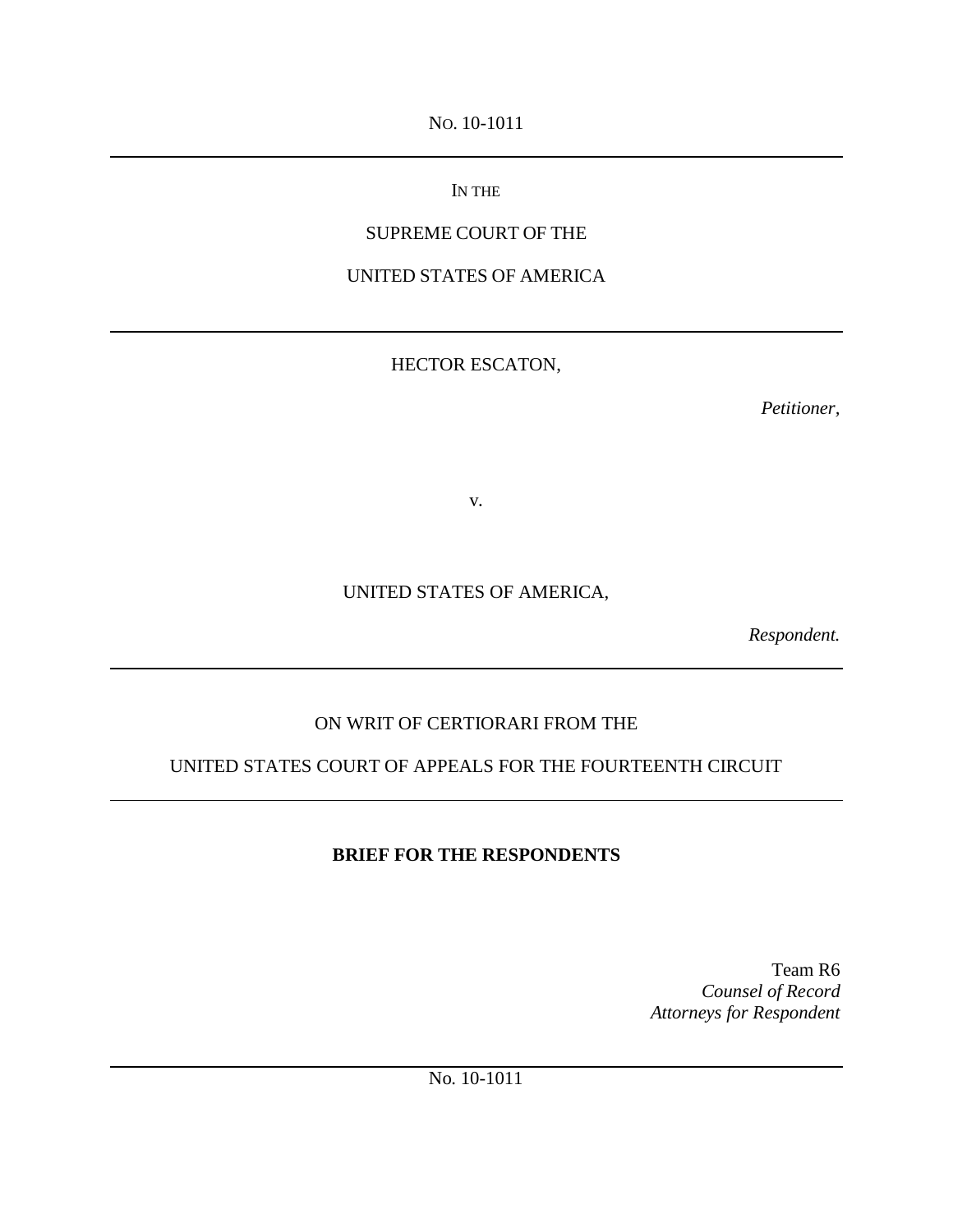## **TABLE OF CONTENTS**

| I. THIS COURT SHOULD AFFIRM BECAUSE THE FOURTH AMENDMENT<br>BORDER EXCEPTION DOES NOT REQUIRE THAT GOVERNMENT OFFICERS HAVE<br>REASONABLE SUSPICION BEFORE CONDUCTING SEARCHES OF ELECTRONIC |
|----------------------------------------------------------------------------------------------------------------------------------------------------------------------------------------------|
| A. The search of Petitioner's electronic devices was part of a routine border                                                                                                                |
| B. If the forensic search of Petitioner's electronic devices is to be considered non-                                                                                                        |
| II. THIS COURT SHOULD AFFIRM BECAUSE THE GOVERNMENT'S<br>ACQUISITION OF CELL-SITE LOCATION INFORMATION OF PETITIONER COMPLIES<br>WITH CARPENTER AND DOES NOT VIOLATE THE FOURTH AMENDMENT 15 |
| A. Carpenter affirmed law enforcement's ability to request cell-site location                                                                                                                |
| B. The Weekday and Three-Day CSLI requests do not violate the Fourth                                                                                                                         |
| i. The Weekday request does not implicate the same privacy concerns that                                                                                                                     |
| ii. The Three-Day Records provide a brief, incomplete view of Petitioner's<br>movements, and thus do not provide the intimate window of his life that violates                               |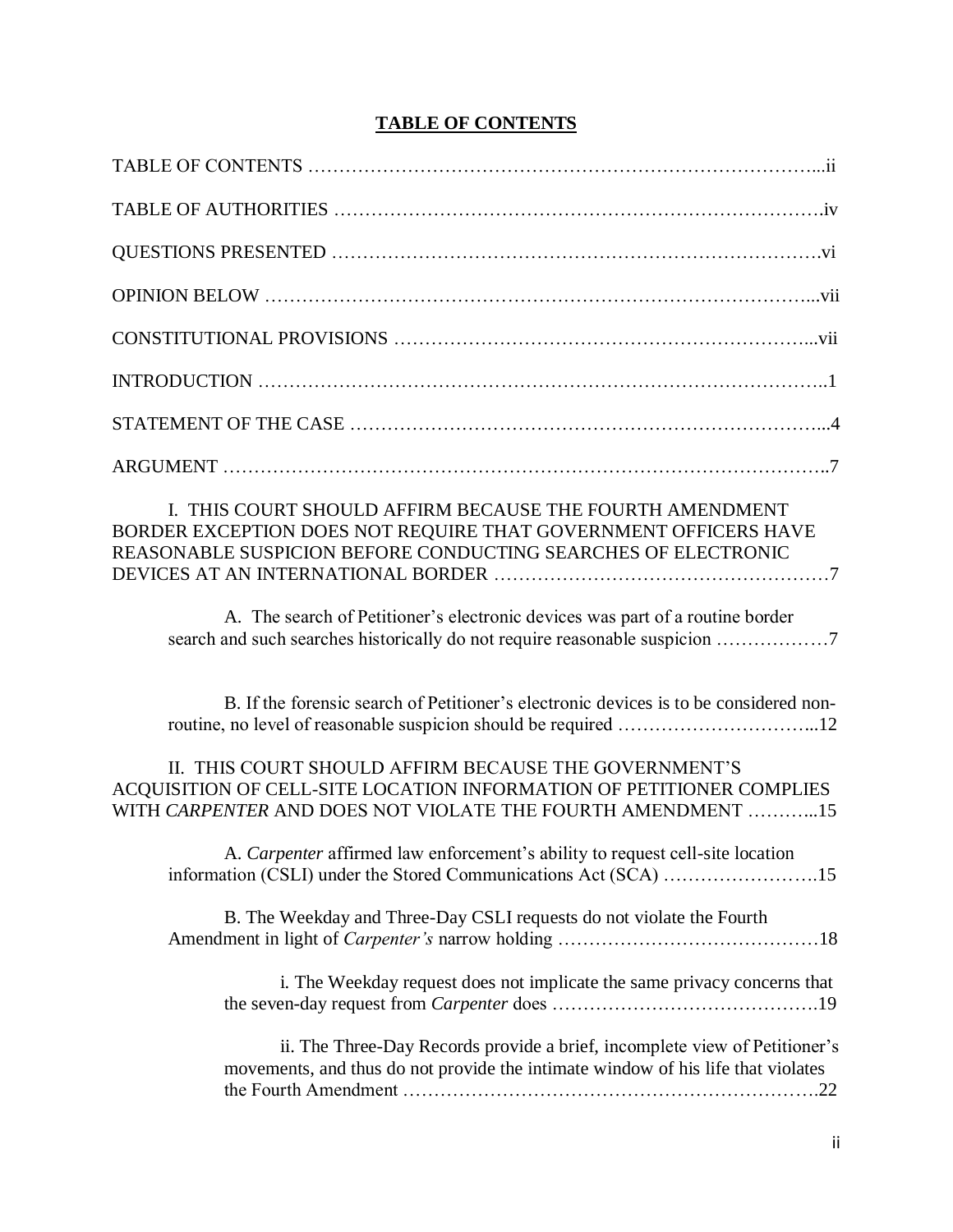| C. Carpenter should not be applied to tower dumps as they do not provide a             |  |
|----------------------------------------------------------------------------------------|--|
| chronicle of an individual's past movements and do not violate Petitioner's reasonable |  |
|                                                                                        |  |
|                                                                                        |  |
|                                                                                        |  |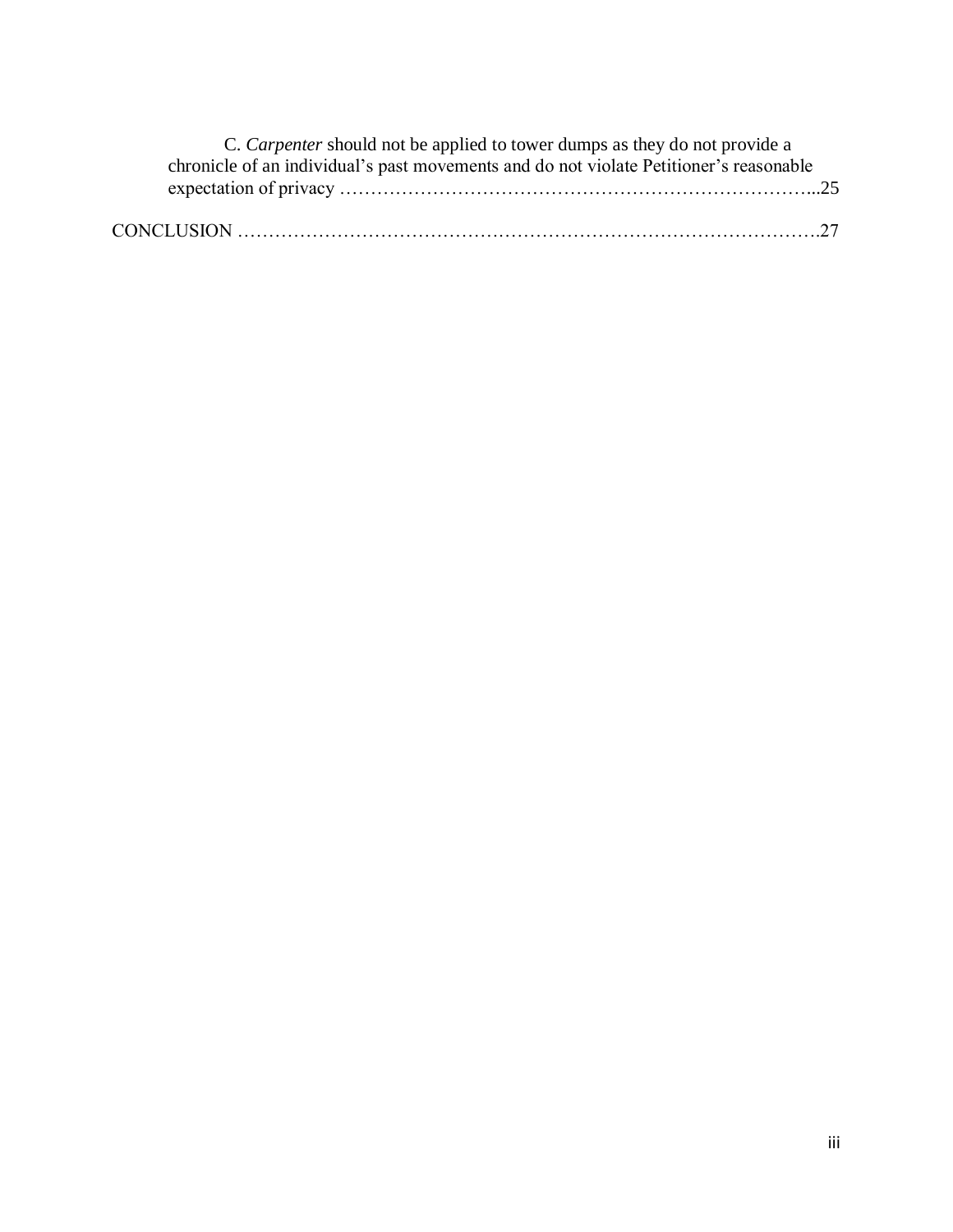# **TABLE OF AUTHORITIES**

## **United States Supreme Court**

| Carpenter v. United States, 138 S. Ct. 2206 (2018) 2, 3, 15, 16, 17, 18, 19, 21, 22, 23, 25 |
|---------------------------------------------------------------------------------------------|
|                                                                                             |
|                                                                                             |
|                                                                                             |
|                                                                                             |
|                                                                                             |
|                                                                                             |
|                                                                                             |
|                                                                                             |
|                                                                                             |
|                                                                                             |
|                                                                                             |
|                                                                                             |
|                                                                                             |

# **United States Courts of Appeals**

| In re Application of the United States for Historical Cell Site Data, 724 F.3d 600 (5th Cir. 2013) |  |
|----------------------------------------------------------------------------------------------------|--|
|                                                                                                    |  |
|                                                                                                    |  |
|                                                                                                    |  |
|                                                                                                    |  |
|                                                                                                    |  |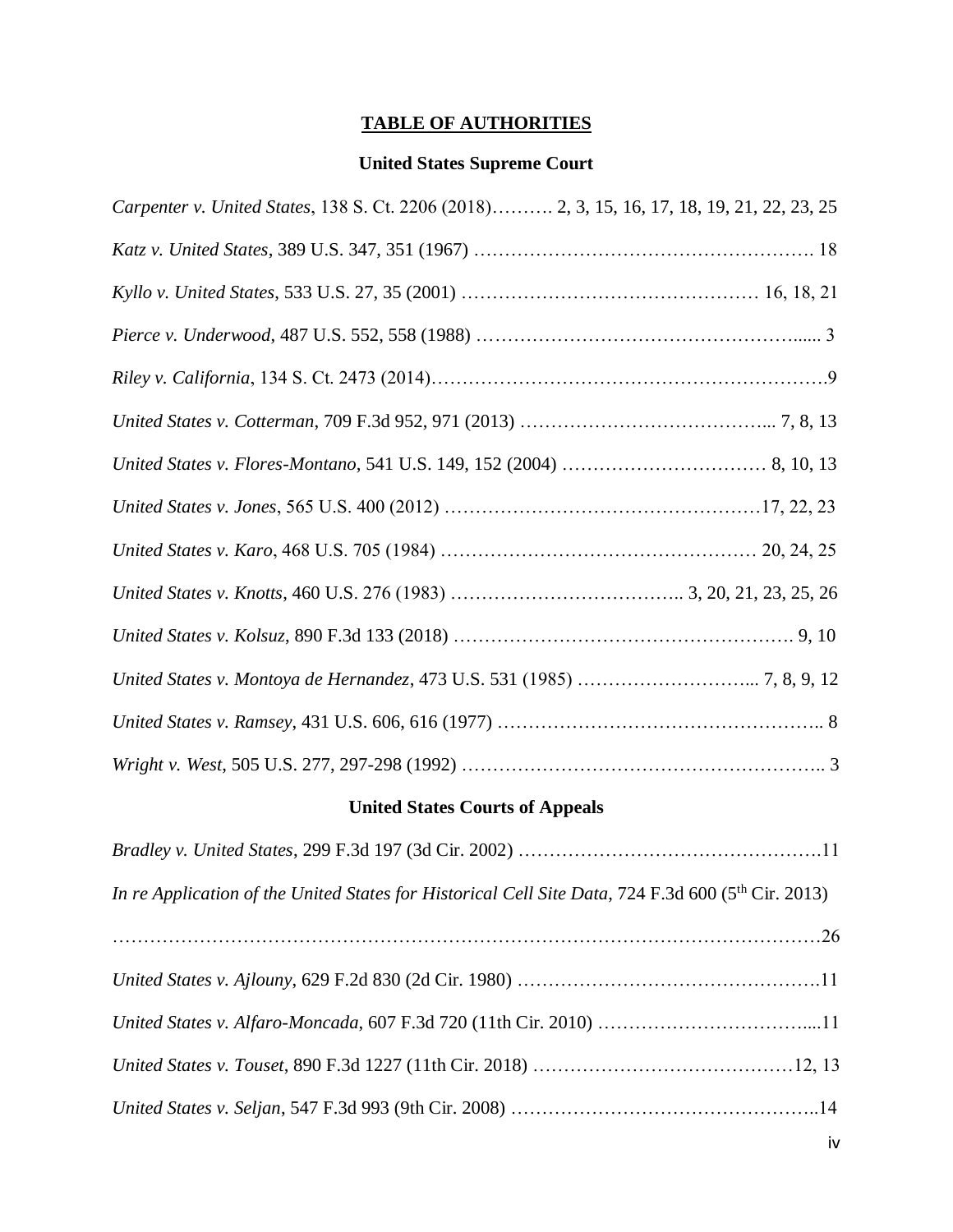# **District Court Opinions**

| <b>Constitutional Provisions</b>                                                               |  |  |  |  |  |  |
|------------------------------------------------------------------------------------------------|--|--|--|--|--|--|
|                                                                                                |  |  |  |  |  |  |
| United States v. Kay, No. 17-CR-16, 2018 WL 3995902 (E.D. Wisc. Aug. 21, 2018) 25, 26          |  |  |  |  |  |  |
| <i>In re Cell Tower Records Under 18 U.S.C. 2703(d), 90 F. Supp. 3d 67 (S.D. Tex. 2015) 26</i> |  |  |  |  |  |  |

# **Legislative Materials**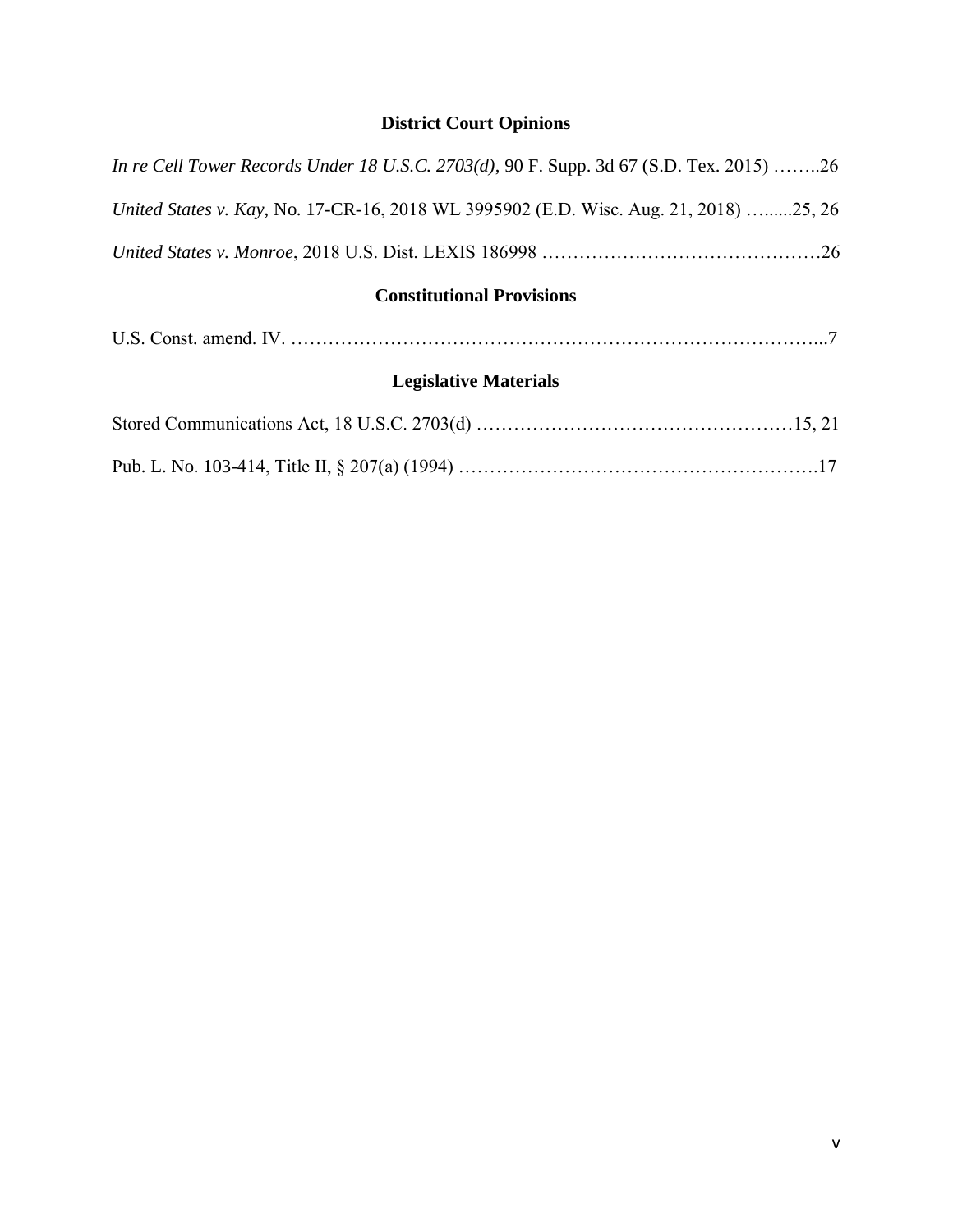### **QUESTIONS PRESENTED**

- I.International border searches constitute a long-established exception to the public's Fourth Amendment rights against unreasonable searches and seizures; does this exception extend far enough to allow government officers in their line of duty to conduct forensic searches at an international border without reasonable suspicion?
- II.Whether the Government's acquisition pursuant to 18 U.S.C. § 2703(d) of three days of cell-site location information, one-hundred cumulative hours of cell-site location information during working hours over two weeks, and cell-site location information collected from cell tower dumps violates the Fourth Amendment in light of the narrow holding in *Carpenter v. United States*.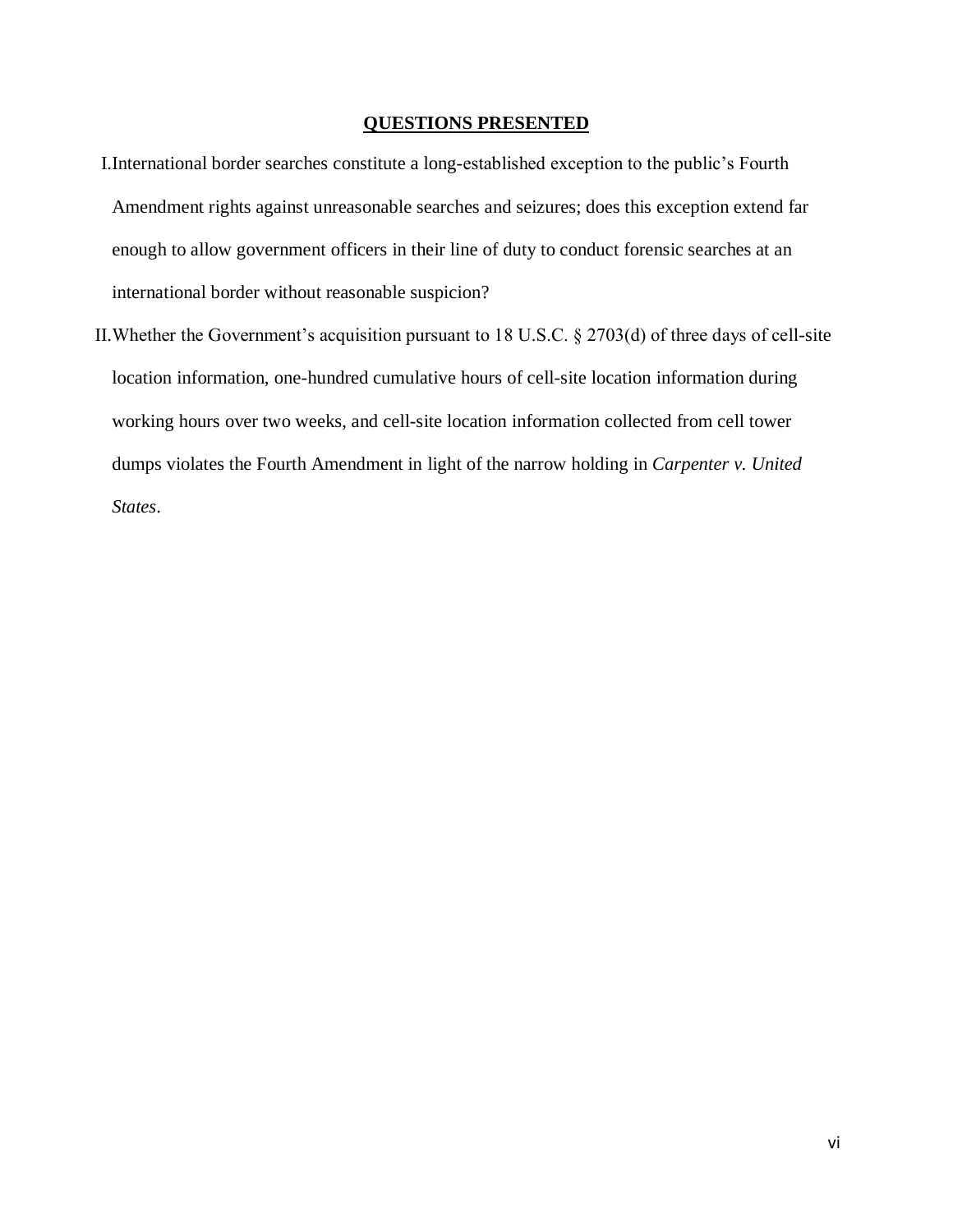### **OPINION BELOW**

The United States Court of Appeals for the Fourteenth Circuit issued its opinion on November 2,

2021. The opinion appears on pages 1-16 of the record. The opinion is reported in *Escaton v.* 

*United States*, 1001 F.3d 1341 (14th Cir. 2021).

### **CONSTITUTIONAL PROVISIONS AND RULES**

This case involves the Fourth Amendment:

The right of the people to be secure in their persons, houses, papers, and effects, against unreasonable searches and seizures, shall not be violated, and no warrants shall issue, but upon probable cause, supported by oath or affirmation, and particularly describing the place to be searched, and the persons or things to be seized.

U.S. CONST. amend. IV.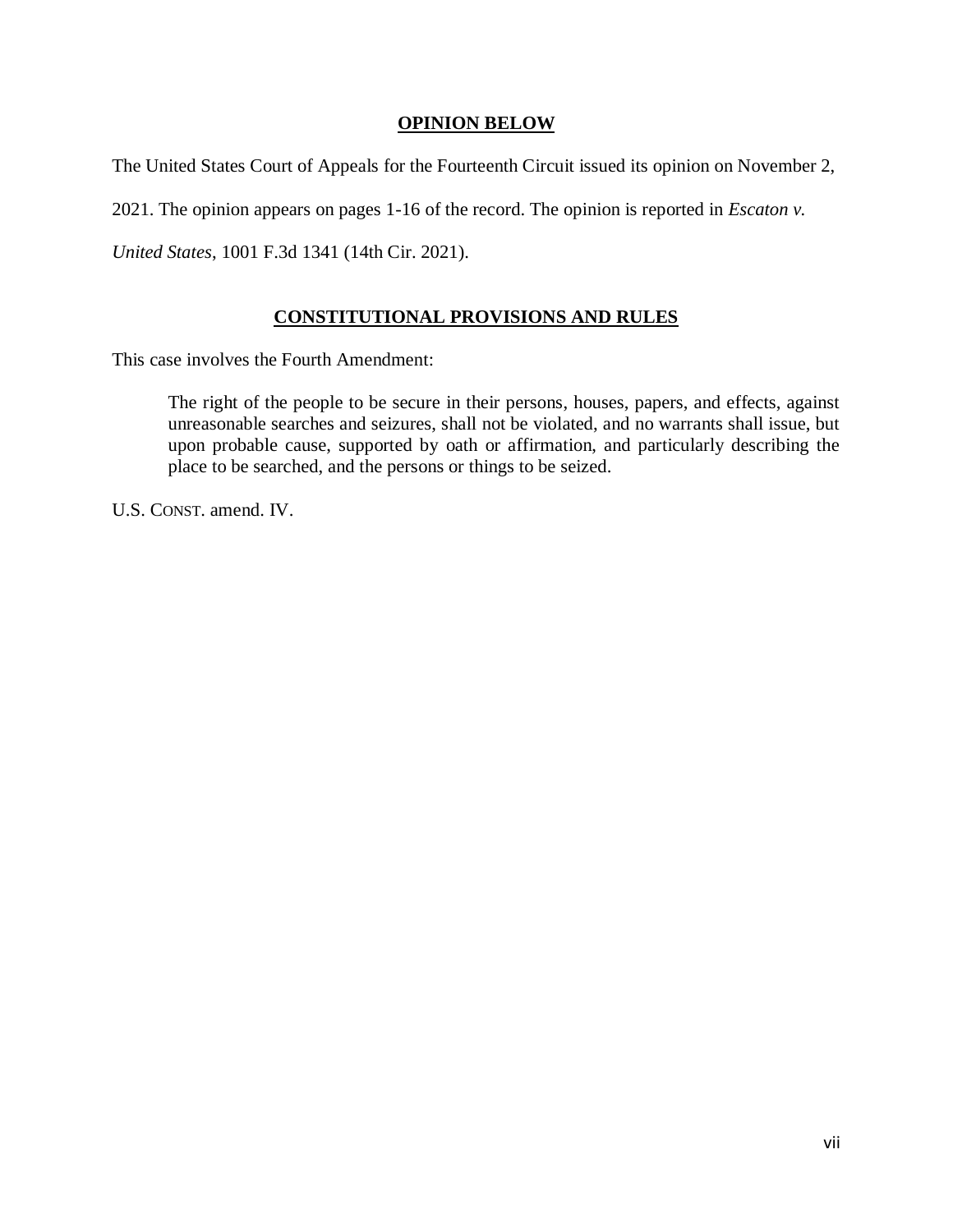#### **INTRODUCTION**

Respondent, the United States of America, Appellee in *Escaton v. United States*, 1001 F.3d 1341 (14th Cir. 2021), before the United States Court of Appeals, Fourteenth Circuit, respectfully submit this brief on the merits and ask the Court to affirm the Fourteenth Circuit's decision below.

### **Summary of the Argument**

The case at bar presents two important issues regarding the Fourth Amendment of the Constitution of the United States of America. This court should affirm the Fourteenth Circuit's decision and deny Petitioner Hector Escaton's motion to suppress because Petitioner has failed to show a Fourth Amendment violation. Neither the forensic search of Petitioner's laptop, hard drives, or USB devices nor the requests for cell-site data violated Escaton's rights under the Constitution.

First, there is a well-established exception to the Fourth Amendment for searches of persons and property at an international border. Escaton was stopped for a routine border search when re-entering the state of West Texas in the United States from Mexico. Customs and Border Protection (CBP) Officer Stubbs conducted a routine border search of Escaton's vehicle and electronic devices. He noticed that he could not access much of the contents of USB drives and laptop files, and turned the devices over to another government official located at the same border checkpoint, who conducted a forensic search. This search was conducted on-site and lasted only a few hours, after which potentially incriminating evidence was discovered linking Escaton to an open investigation about ATM skimming in West Texas. Escaton had checked his right to privacy and security at the metaphorical door when he crossed the border, because individuals have a lesser expectation of privacy at the border due to the need for increased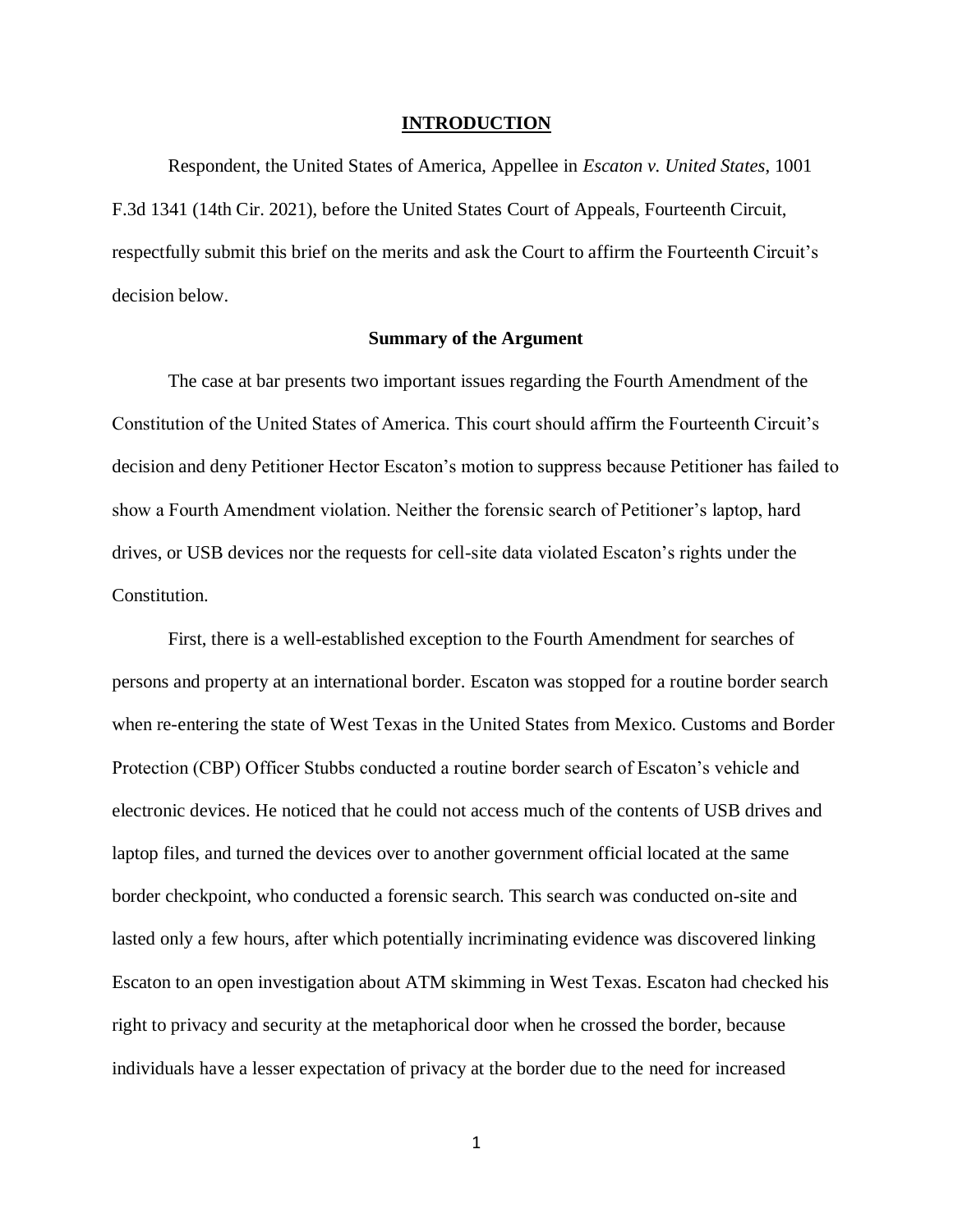national security. Reasonable suspicion is not required for officers who are doing their job during a routine border search. Escaton was stopped for a standard search of his car and possessions, thereby making this a routine border search. Therefore, Officer Stubbs needed no suspicion to search Escaton's devices and submit them for forensic analysis.

Even if the forensic search were considered non-routine, which would typically require reasonable suspicion, that requirement should be waived in this case and should not be held to be required of all forensic searches. In previous cases, reasonable suspicion was required for forensic searches that lasted significantly longer than the one in our current case, and typically occurred off-site. Under the plain view doctrine, wherein once something even vaguely incriminating comes up during a routine investigation, Stubbs had reasonable suspicion to order the forensic search. After being unable to access the USB devices or files on the computer, it is only natural that an officer trained to find potential threats to the United States would become suspicious. The United States government has made it very clear that courts should allow officials to do their job without being hindered at the international border, and Stubb's actions were in the interest of public safety and were perfectly reasonable in this case.

None of the cell-site location information (CSLI) obtained by the Government violates Petitioner's reasonable expectation of privacy in light of this Court's narrow holding in *Carpenter v. United States. Carpenter* placed limits on law enforcement's ability to request CSLI through the Stored Communications Act (SCA), but did not wholly ban the government from getting CSLI via the SCA. The Court held that obtaining seven-days' worth of CLSI via the SCA violated the Fourth Amendment. The Weekday Request totals 100 hours, and the Three-Day Request totals 72 hours. Accordingly, neither request violates the narrow holding of *Carpenter*.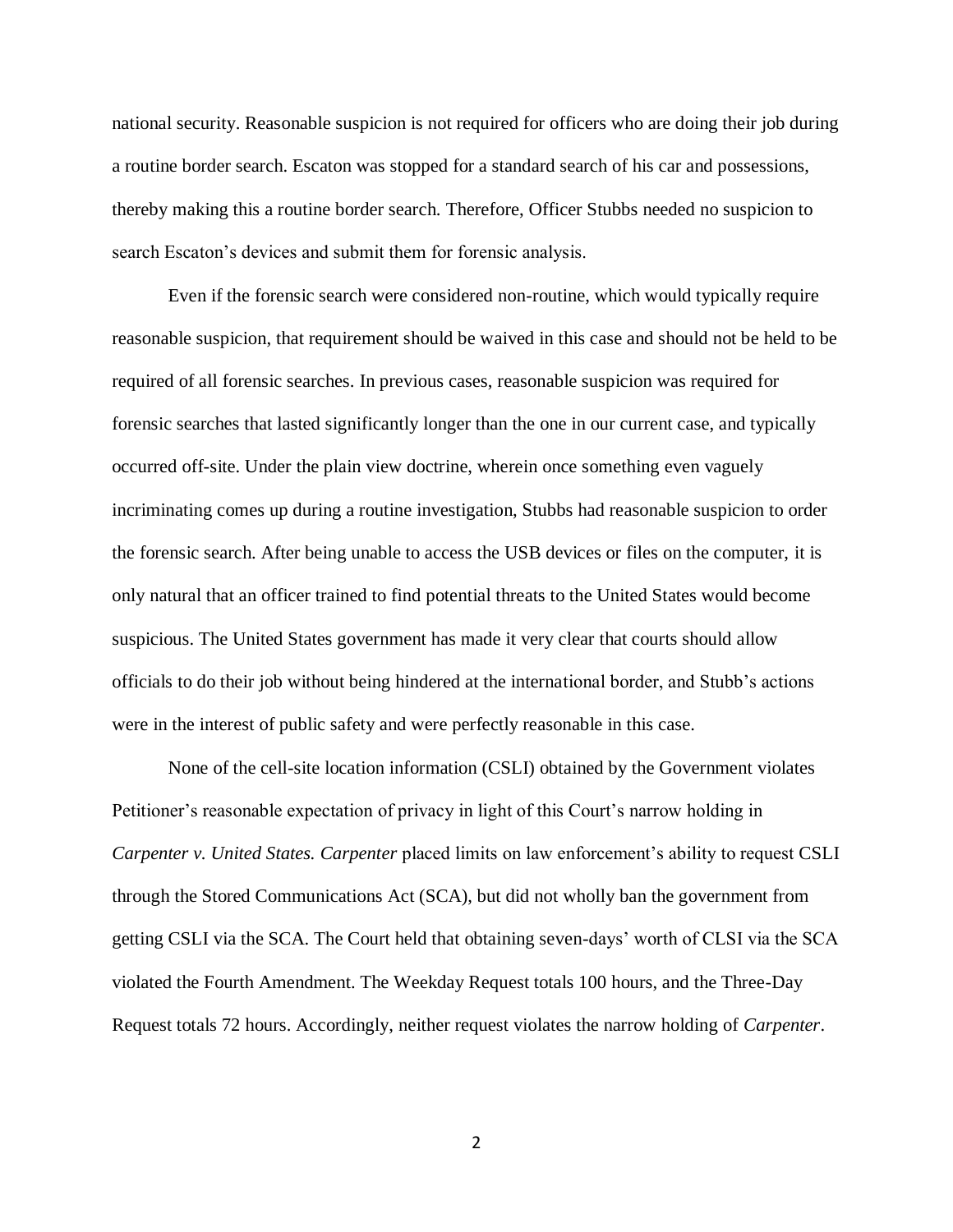The privacy concerns implicated by the Weekday Request is more akin to *United States v. Knotts*. The Court held in *Knotts* that an individual traveling on public thoroughfares has no reasonable expectation of privacy in his movements from one place to another. As the Weekday Request concerns location information from 8 AM to 6 PM on weekdays, when people are in the public thoroughfare, Escaton's reasonable expectation of privacy has not been violated.

The Three-Day Request similarly does not violate the Fourth Amendment because it does not provide an intimate window into Escaton's life. The 72 cumulative hours of the Three-Day request at best constitute a brief, incomplete snapshot of Escaton's movements. The *Carpenter* court was concerned with near-perfect surveillance, which this does not rise to the level of.

Finally, tower dumps merely reveal a single location and thus there is no need to add an increased level of scrutiny under *Carpenter*. Tower dumps do not provide a chronicle of an individual's past movements, and therefore implicate none of the privacy concerns that the CSLI from *Carpenter* did. Further, tower dumps are crucial during the early stages of investigations when the Government lacks the evidence necessary to obtain a warrant. The *Carpenter* court explicitly did not express a view on tower dumps nor call into question conventional surveillance techniques and tools, which tower dumps are.

#### **Standard of Review**

This Court deems questions of law reviewable under a de novo standard. *Pierce v. Underwood*, 487 U.S. 552, 558 (1988). Both issues on review address constitutional questions of law regarding the definition and scope of a search under the Fourth Amendment and therefore, the standard of review is de novo. *See Wright v. West*, 505 U.S. 277, 297-298 (1992) ("[W]e adhered to the general rule of *de novo* review of constitutional claims . . .").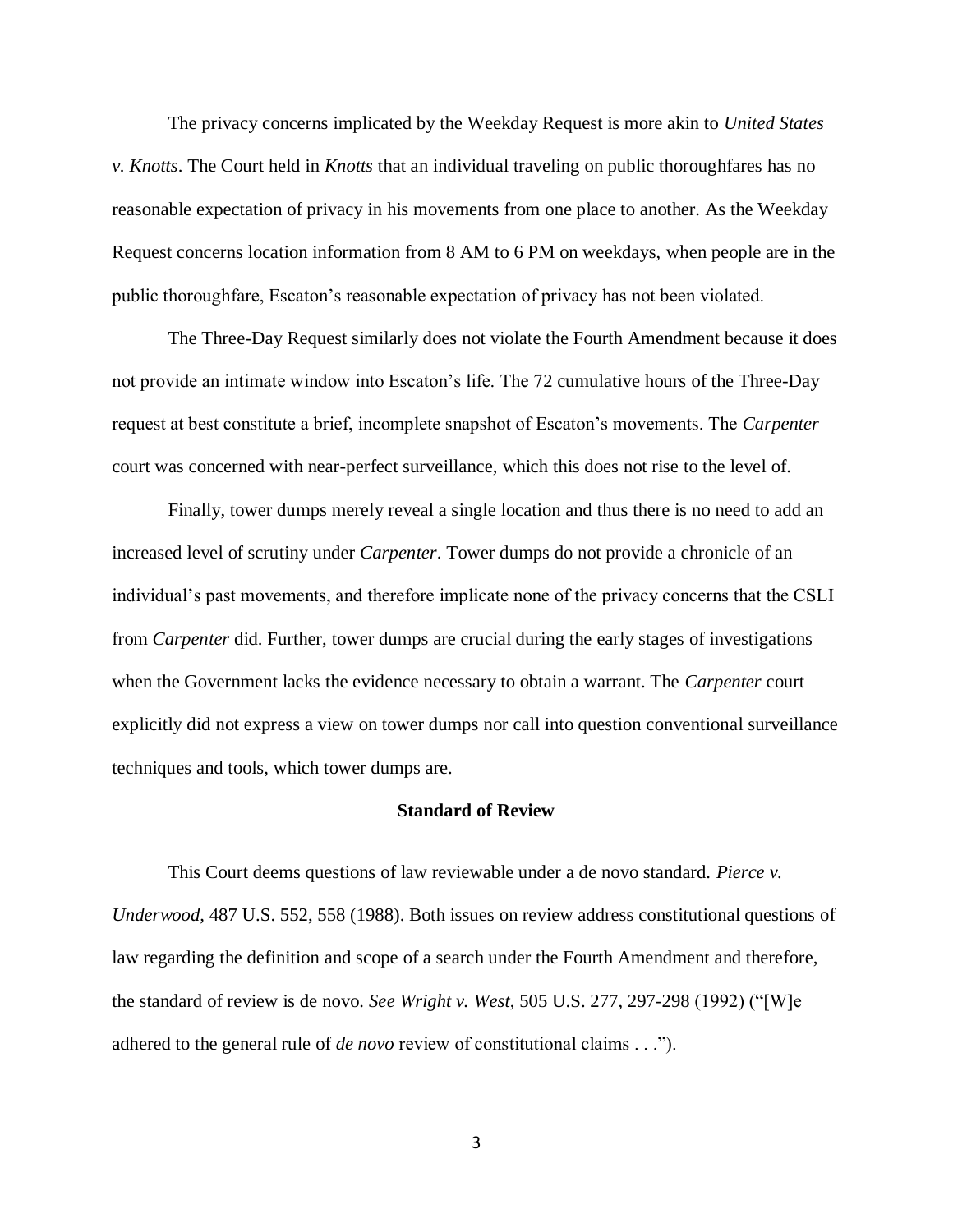#### **STATEMENT OF THE CASE**

#### **Statement of Facts**

On September 25, 2019, Hector Escaton ("Escaton") stopped at an international border checkpoint on the border of the state of West Texas, where he is a resident and citizen, and Mexico. (R. at 2). Customs and Border Protection Officer Ashley Stubbs ("Stubbs") conducted a routine border search of Escaton's vehicle. (R. at 2). Among Escaton's belongings Stubbs found an iPhone, a laptop, three external hard drives, and four USB devices. (R. at 2). Stubbs thoroughly searched the many electronic devices, being careful to place the iPhone on airplane mode, and disconnecting the laptop from wireless service. (R. at 2). Stubbs searched all of these devices without assistive technology. (R. at 2).

The first thing Stubbs noted was that there was a note placed below the keyboard of the laptop that had written on it "Call Delores (201) 181-0981 \$\$\$." (R. at 2). Stubbs continued to search and found that certain folders on the laptop were password protected, and that he was completely unable to access any of the contents on all of the USB drives. (R. at 3). Stubbs decided that this required further investigation and brought the electronics (except for the iPhone) to Immigration and Customs Enforcement Senior Special Agent & Computer Forensic Examiner Theresa Cullen ("Cullen"), who was stationed at the same border checkpoint location.

Cullen used forensic software to to scan the devices and found that the password protected files on the laptop contained individuals' bank account numbers and pins. (R. at 3). The software also revealed that the USB devices contained traces of malware, which can be used in the process of "ATM skimming," the process of stealing individuals' bank account information through ATMs. (R. at 3). A forensic software search typically takes several hours.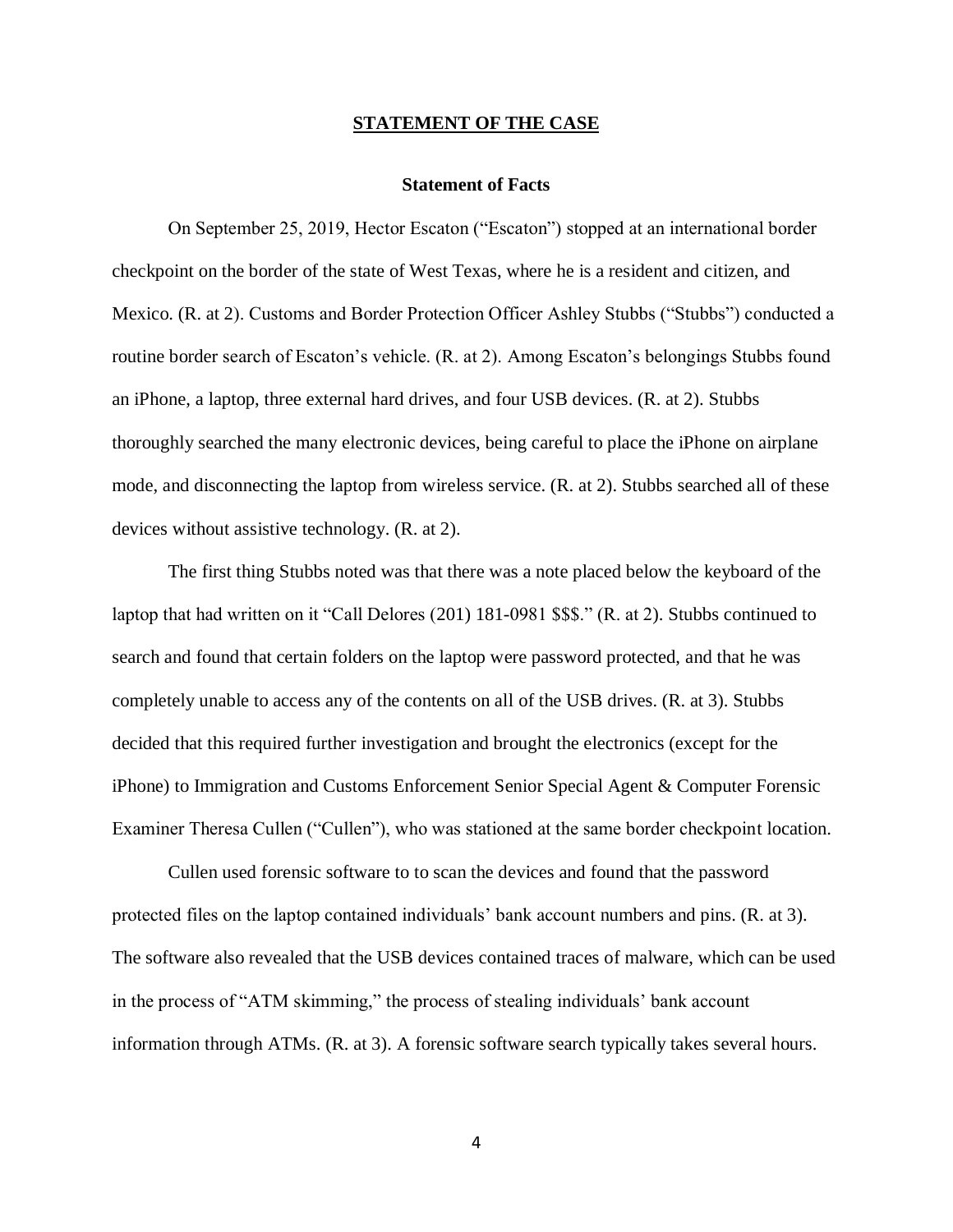(R. at 3). Cullen reported her findings to Officer Stubbs, who in turn notified the Federal Bureau of Investigation ("FBI"). (R. at 3).

The FBI had been involved in investigating ATM skimming at Mariposa Bank in Sweetwater since October, 2018. (R. at 3). FBI Special Agent Catherine Hale ("Hale") examined the connection between Escaton and Mariposa. (R. at 3). The investigation began when a local branch manager discovered ATM tampering on October 13, 2018, after a customer reported a discrepancy between several ATMs. (R. at 3). The branch manager called back the engineer who had examined the ATMs two days prior. (R. at 3). The engineer determined that malware had been used to infect the ATM through its USB port to read bank account information from customers who were using the ATM. (R. at 3). Additional investigation showed that several other ATMs in four locations in Mariposa banks in Sweetwater and three locations in the neighboring city of Escalante had also been subject to skimming. (R. at 3). Several more of the locations had received the malware treatment, while a few others had foreign "skimmers" installed over the credit or debit card reading devices. (R. at 4).

Mariposa Bank estimates \$50,000 of losses in October 2018 as a result of the ATM skimming. (R. at 4). The investigation also revealed that individuals' identities were stolen during this time as well. (R. at 4). Hale obtained surveillance photos from security cameras near three of the ATMs, all of which showed a man in a black sweatshirt. (R. at 4). After receiving the new information from Officer Stubbs, Hale, in coordination with U.S. Attorney Elsie Hughes ("Hughes") requested three tower dumps from the cell sites near the three Sweetwater ATMs. (R. at 4). They did this pursuant to 18 U.S.C. § 2703(d) of the Stored Communications Act ("SCA"), and requested the 30 minutes prior to and the 30 minutes after the man in the black sweatshirt approached the ATMs. (R. at 4). Hale concluded that the malware that was found in Escaton's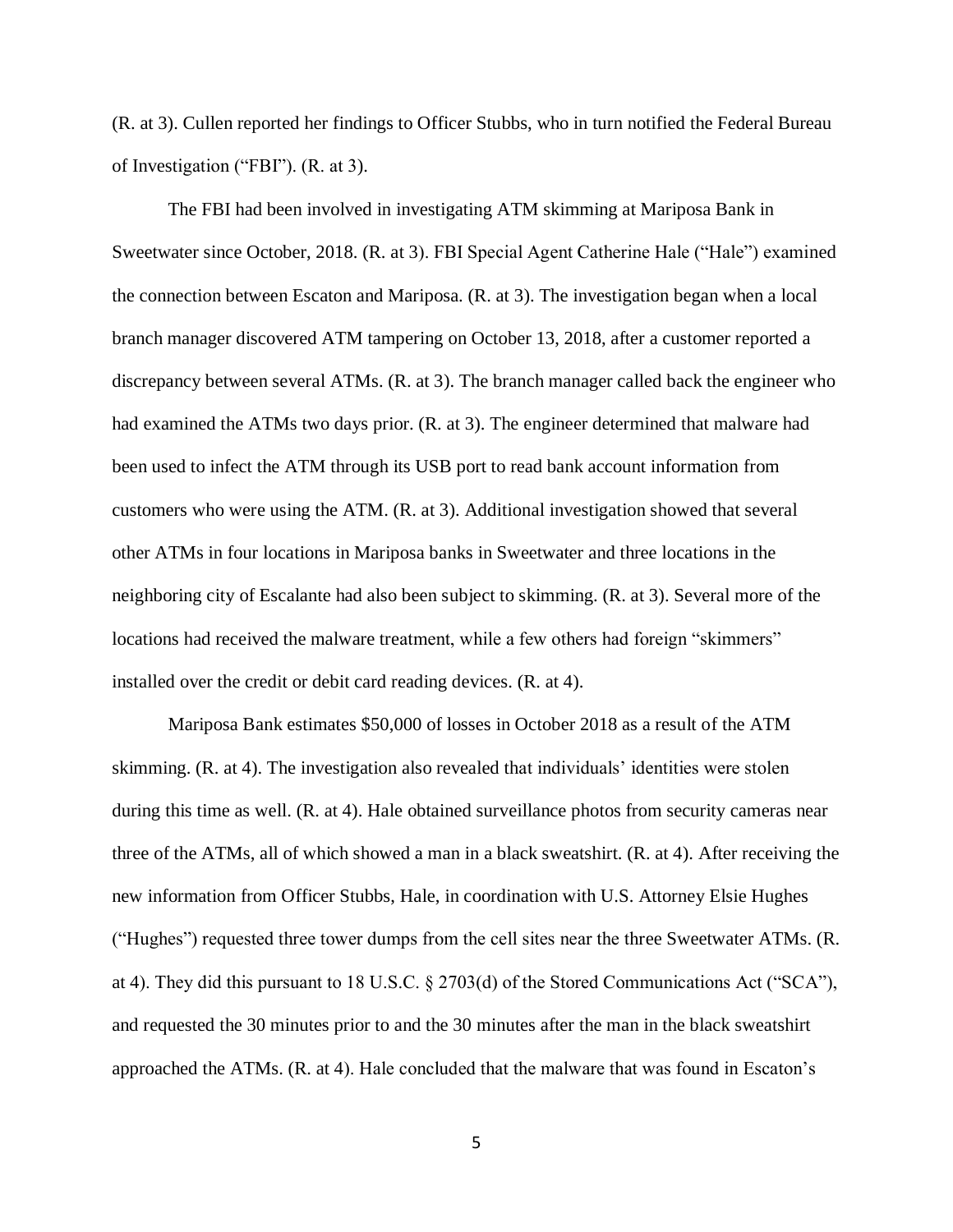phone was similar to the malware used to infect the ATMs, and Escaton's phone number was revealed as one of the numbers generated from the three tower dumps. (R. at 5).

Hughes and Hale then worked together to get a court order from a federal magistrate judge instructing Delos Wireless--Escaton's wireless carrier--to disclose "cell site records corresponding to [the] telephone number…of Hector Escaton during the period October 11, 2018 through October 13, 2018" (Three-Day Records). (R. at 5). These records placed Escaton in the area of one of the ATMs in Sweetwater on October 12, 2018. (R. at 5). Because the records did not place Escaton in neighboring Escalante at this time, Hale and Hughes requested that Delos Wireless disclose "cell/site sector information for Hector Escaton's and 'Delores's' telephone [number] for all weekday records between October 1 and 12 between the hours of 8 AM MDT and 6 PM MDT (Weekday Records), as well as subscriber information for 'Delores's' telephone…" using the information they had received from Officer Stubbs about Delores' phone number. (R. at 5). The records revealed that the phone number belonged to Delores Abernathy ("Abernathy") and the CSLI data revealed that both Abernathy and Escaton were in the area of the Escalante ATMs during the same time period in early October. (R. at 5). Abernathy has previously been convicted for ATM skimming. (R. at 5).

The government arrested Abernathy and she cooperated with them in the case against Escaton. (R. at 5). The government indicted Escaton for Bank Fraud, 18 U.S.C. § 1344, Conspiracy to Commit Bank Fraud, 18 U.S.C. § 1349, and Aggravated Identity Theft, 18 U.S.C. § 1028A. (R. at 6). Escaton has filed a motion to suppress the results of the forensic search and the cell-site data. (R. at 6). The district court denied the motion on both issues. (R. at 6). He appealed, and the Court of Appeals for the Fourteenth Circuit affirmed the decision of the district court on both counts. (R. at 14). This appeal followed.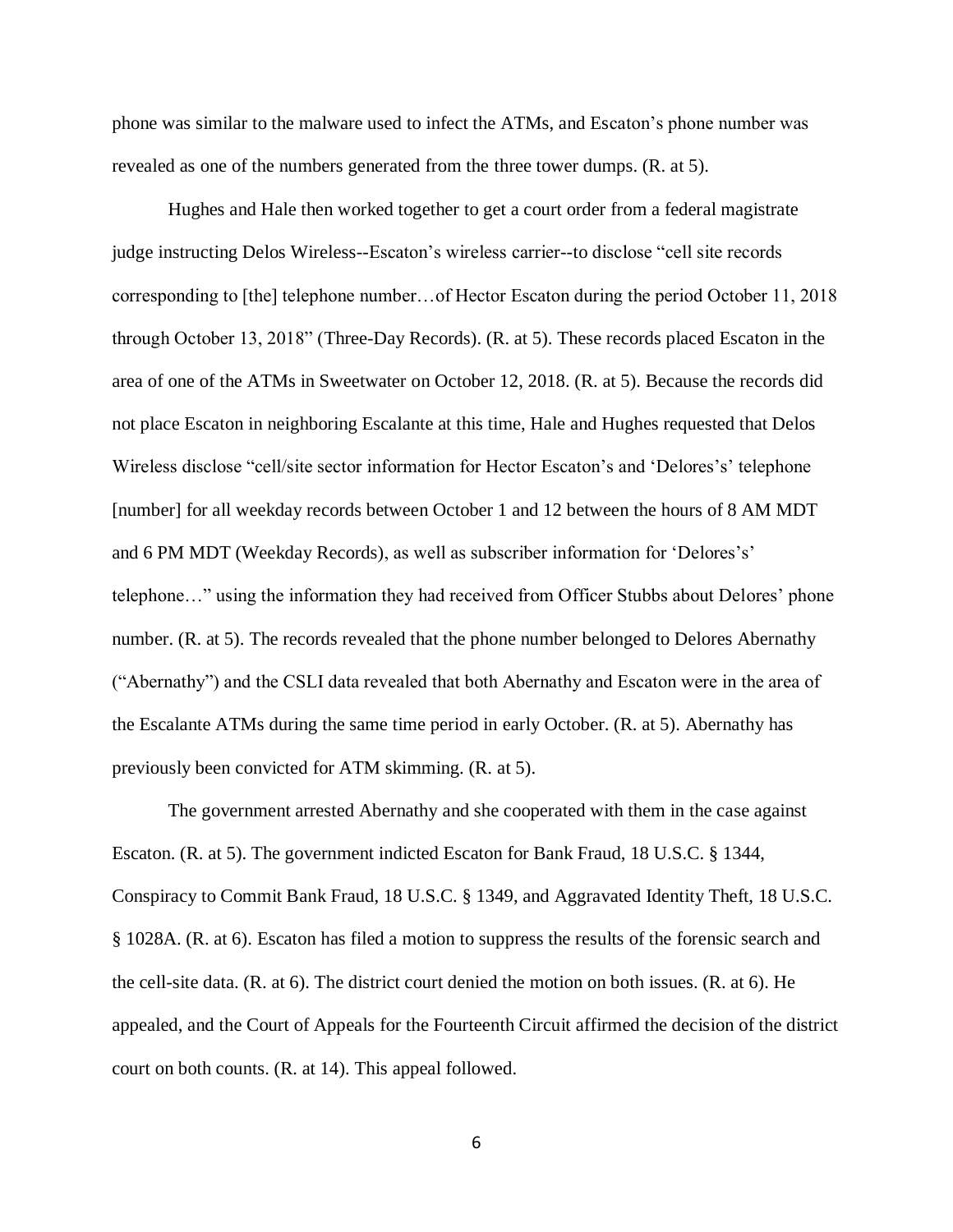#### **ARGUMENT**

## **I. THIS COURT SHOULD AFFIRM BECAUSE THE FOURTH AMENDMENT BORDER EXCEPTION DOES NOT REQUIRE THAT GOVERNMENT OFFICERS HAVE REASONABLE SUSPICION BEFORE CONDUCTING SEARCHES OF ELECTRONIC DEVICES AT AN INTERNATIONAL BORDER.**

### A. The search of Petitioner's electronic devices was part of a routine border search and such searches historically do not require reasonable suspicion.

The Supreme Court of the United States has declined to rule in favor of upholding a reasonable suspicion requirement before officers can search personal property at any United States border. *United States v. Cotterman*, 709 F.3d 952, 971 (2013). In fact in all its history of addressing border search cases of personal property only once has the Supreme Court ruled in favor of even a basic requirement of reasonable suspicion. *Id.* This was a very specific case involving drugs carried within a woman's alimentary canal, which involved a long period of detention, hospitalization, and invasive procedures done on the woman's person. *United States v. Montoya de Hernandez*, 473 U.S. 531 (1985). Generally in cases of personal property, the Supreme Court has yet to go so far, and has shown no inclination to do so. If anything, they have indicated the opposite intention.

The Fourth Amendment of the United States Constitution guarantees citizens of the United States "The right...to be secure in their persons, houses, papers, and effects, against unreasonable searches and seizures" U.S. Const. amend. IV. The key phrase here is "unreasonable," implying that the test when considering cases under the Fourth Amendment is whether or not the search or seizure is reasonable. However, there exists an exception to the Fourth Amendment when it comes to searches at any international border or its functional equivalent. *Cotterman*, 709 F.3d 952 at 960. This exception has existed since before the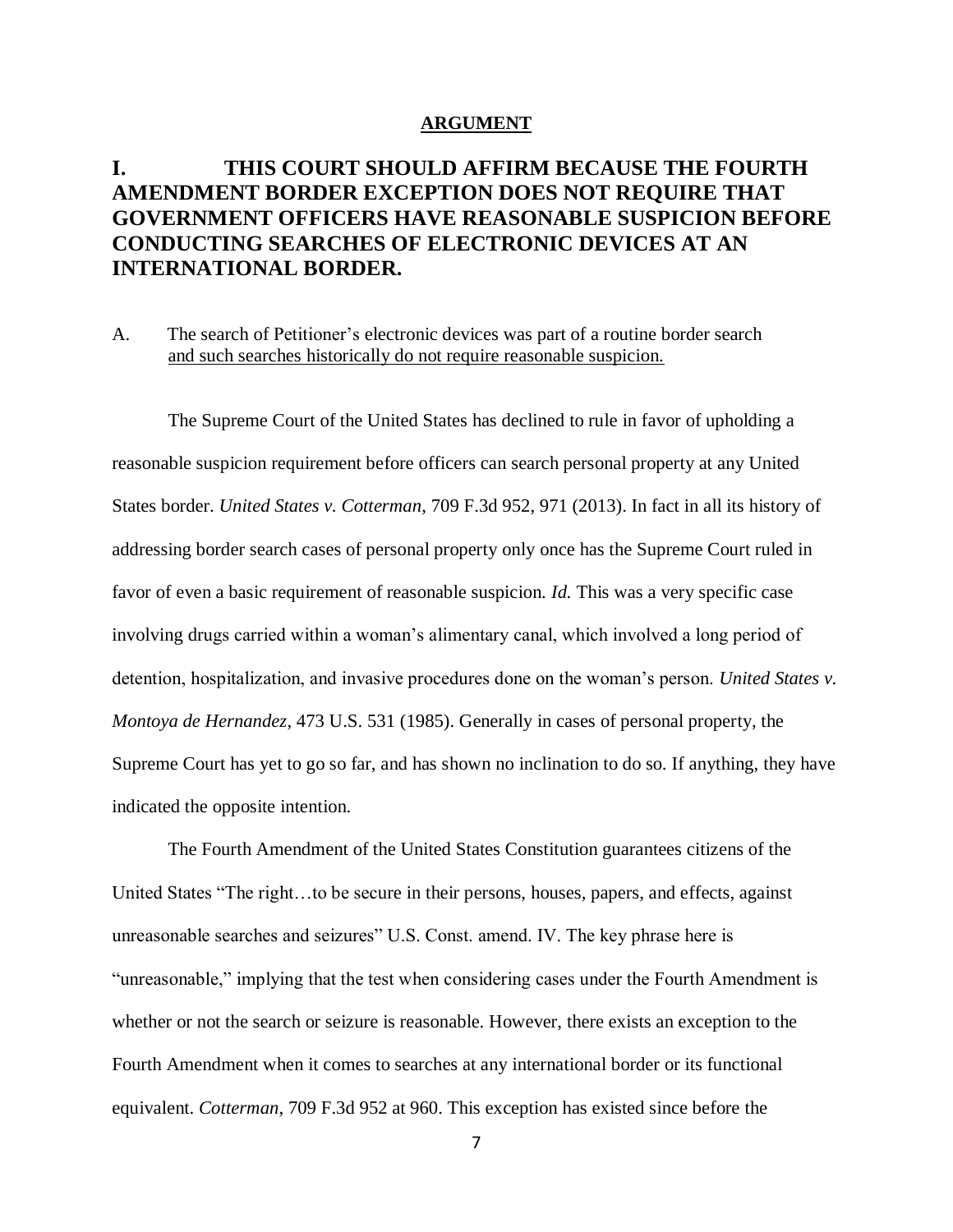inception of the Fourth Amendment, rooted in "the long-standing right of the sovereign to protect itself by stopping and examining persons and property crossing into this country." *United States v. Ramsey*, 431 U.S. 606, 616 (1977). Protection and defense are key considerations at any international border, and government officials need to be able to do their jobs and stop illegal contraband from entering the country. Border checkpoints may be the only chance any officer has in finding such contraband.

Because of this heightened interest of the government in protecting and preserving national security at the nation's borders, the Supreme Court has stated that the government interest is "at its zenith at the international border." *United States v. Flores-Montano*, 541 U.S. 149, 152 (2004). They go on to state that stops and searches made at the border "are reasonable simply by virtue of the fact that they occur at the border." *Id.* "The United States, as sovereign, has the inherent authority to protect, and a paramount interest in protecting, its territorial integrity." *Id.* at 153. We want our government to be able to protect its citizens in cases of national emergency or against potential threats, and limiting the government's rights at the border would severely impair their ability to do so.

Courts differentiate between "routine" and "non-routine" customs searches. *Cotterman*, 709 at 961. A routine customs search is "analyzed as a border search" and requires neither probable cause nor reasonable suspicion. *Id.* The facts in this case plainly indicate that Petitioner underwent a routine border search; he was stopped at an international checkpoint when returning to the country, and he had all of his belongings searched at the checkpoint. (R. at 2). Petitioner was not even subjected to a more invasive body search, such as the one that occurred in the first case in which the Supreme Court distinguished between routine and non-routine searches, *United States v. Montoya de Hernandez*. 473 U.S. 531 (1985). They state very plainly that routine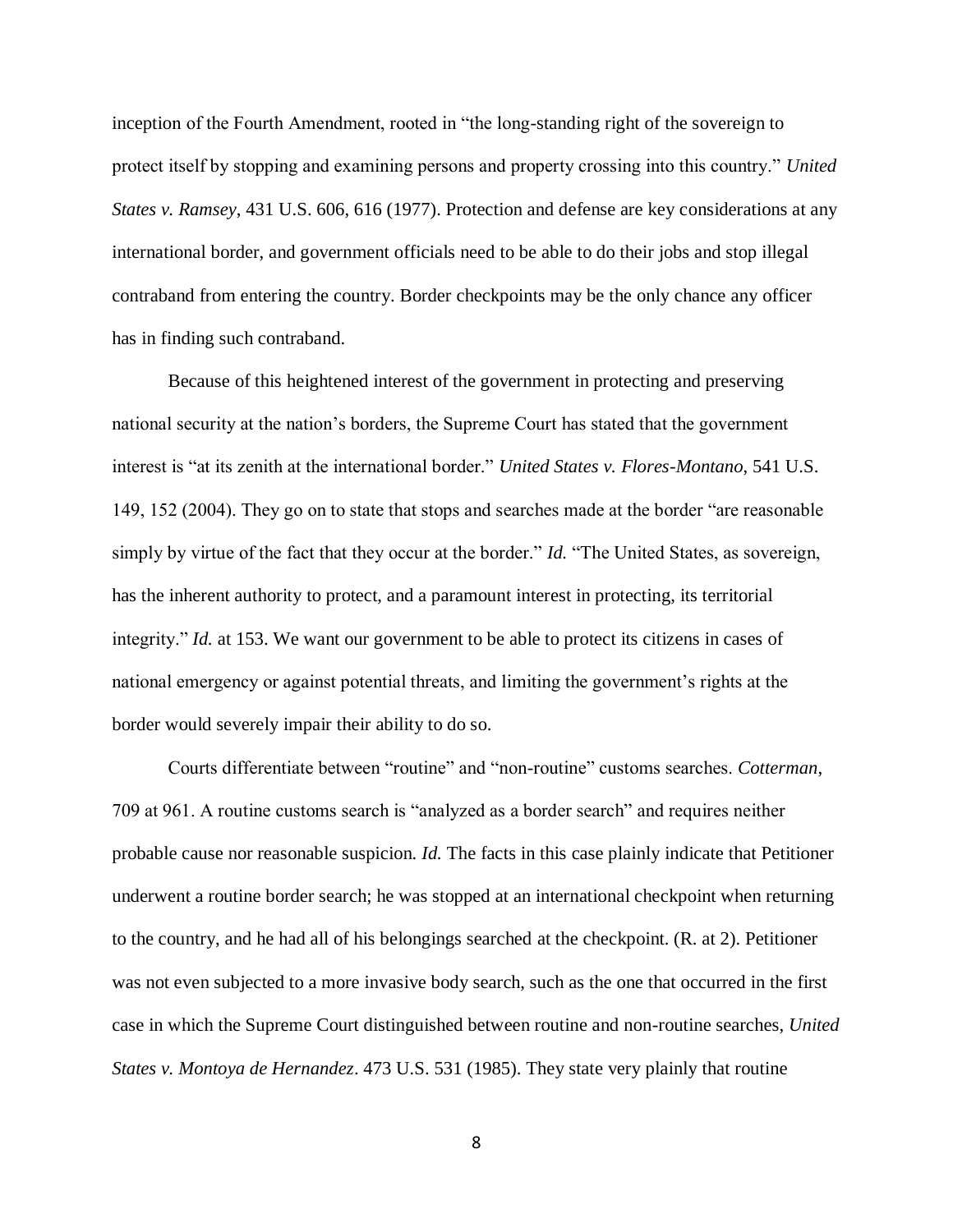searches are not subject "to any requirement of reasonable suspicion." *Id.* at 538. This is also the first case where the Supreme Court addresses what level of suspicion is required for anything other than a routine border search, so termed non-routine. They hold that such non-routine border searches are justified if customs officials have reasonable suspicion—however they very narrowly hold this in the context of someone smuggling drugs in their alimentary canal. *Id*. at 541. The Supreme Court has never addressed what a non-routine search would be considered in the context of technology.

Though the Supreme Court has never addressed this issue directly, the  $4<sup>th</sup>$  Circuit has ruled on a very similar issue. In *United States v. Kolsuz*, the 4<sup>th</sup> Circuit Court of Appeals ruled that a non-routine border search at least requires some level of individualized suspicion. *United States v. Kolsuz*, 890 F.3d 133 (2018). Mr. Kolsuz was detained at an airport after customs officials found firearm parts in his luggage, and he had his luggage as well as his electronics searched at this functional equivalent of a border. *Id*. at 136. The officials then arrested him, and after his arrest they took possession of his phone and subjected it to a month-long forensic search offsite. *Id*. This was considered to be a non-routine border search. *Id.* "Under *Riley*, the forensic examination of Kolsuz's phone must be considered a nonroutine border search, requiring some measure of individualized suspicion." *Id*, at 137, citing *Riley v. California*, 134 S. Ct. 2473 (2014).

Petitioner's case can be differentiated from *Kolsuz* in several ways. Though a forensic search was conducted on Petitioner's laptop, it was done at the same border checkpoint where he was stopped, and took merely a few hours, as opposed to being taken away for a month. (R. at 3). The forensic search was only conducted after Officer Stubbs realized there were password protected files on the computer that he could not access, and he had no access at all to the several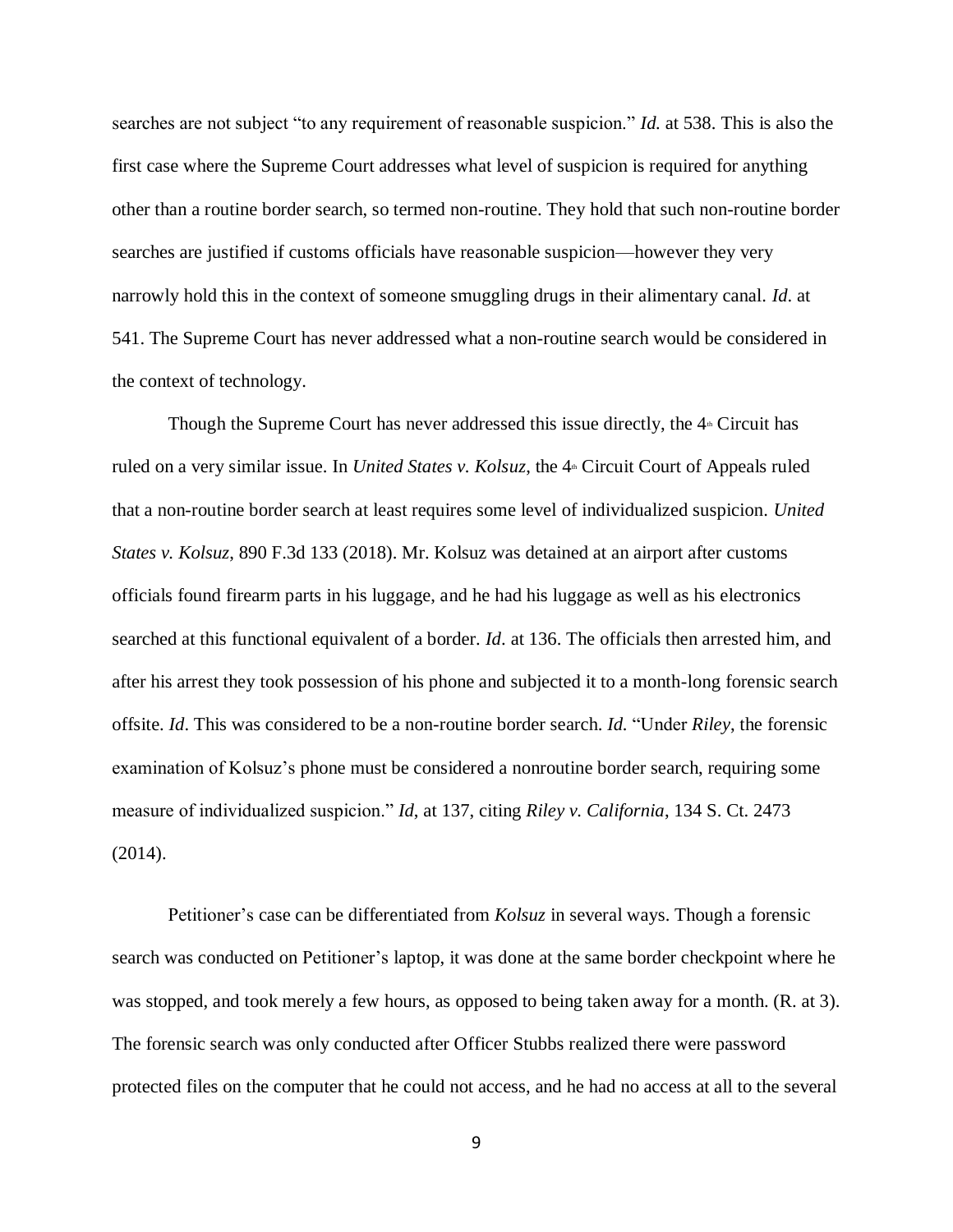USB devices that Petitioner carried. (R. at 2). He also had observed the note under the laptop's keyboard stating to call Delores for "\$\$\$" and listing a phone number. (R. at 2). His natural instinct was to continue investigating, and the entire process occurred on site at the border during the same day. (R. at 3). It is unlikely the  $4<sup>th</sup>$  Circuit court would consider Petitioner's border search as anything other than routine, given that it did not involve depriving Petitioner of necessary technology for a significant period of time.

The Fourth Circuit also relied on the Supreme Court logic from *United States v. Flores-Montano* when making their distinction between routine and non-routine. In *Flores-Montano* the court held that there were three major factors that should influence lower courts when making this decision: 1) Whether the search involves a procedure that is a highly intrusive search of a person 2) Whether the search involves a destructive search of property and 3) Searches conducted in a particularly offensive manner. *United States v. Flores-Montano*, 541 U.S. 149 (2004). It is the third factor the *Kolsuz* court relies on when making their judgment of whether or not the border search in that case was routine or not, stating that the extended search of Kolsuz's cell phone which deprived him of his technology for a month was too invasive. *Kolsuz*, 890 F.3d 133 at 140.

Applying the *Flores-Montano* factors, Petitioner's search would be considered routine. This was not a search of Petitioner's person in any way, and therefore factor one is inapplicable. No destruction of property occurred; though they searched Petitioner's laptop and USB devices they did not delete or tamper with any information. (R. at 3). Neither was this a particularly offensive search. Petitioner was stopped during a routine border check. (R. at 2). His devices were searched, and when Officer Stubbs saw that there were a suspicious number of password protected items that he could not access in Petitioner's technology, he submitted the search to a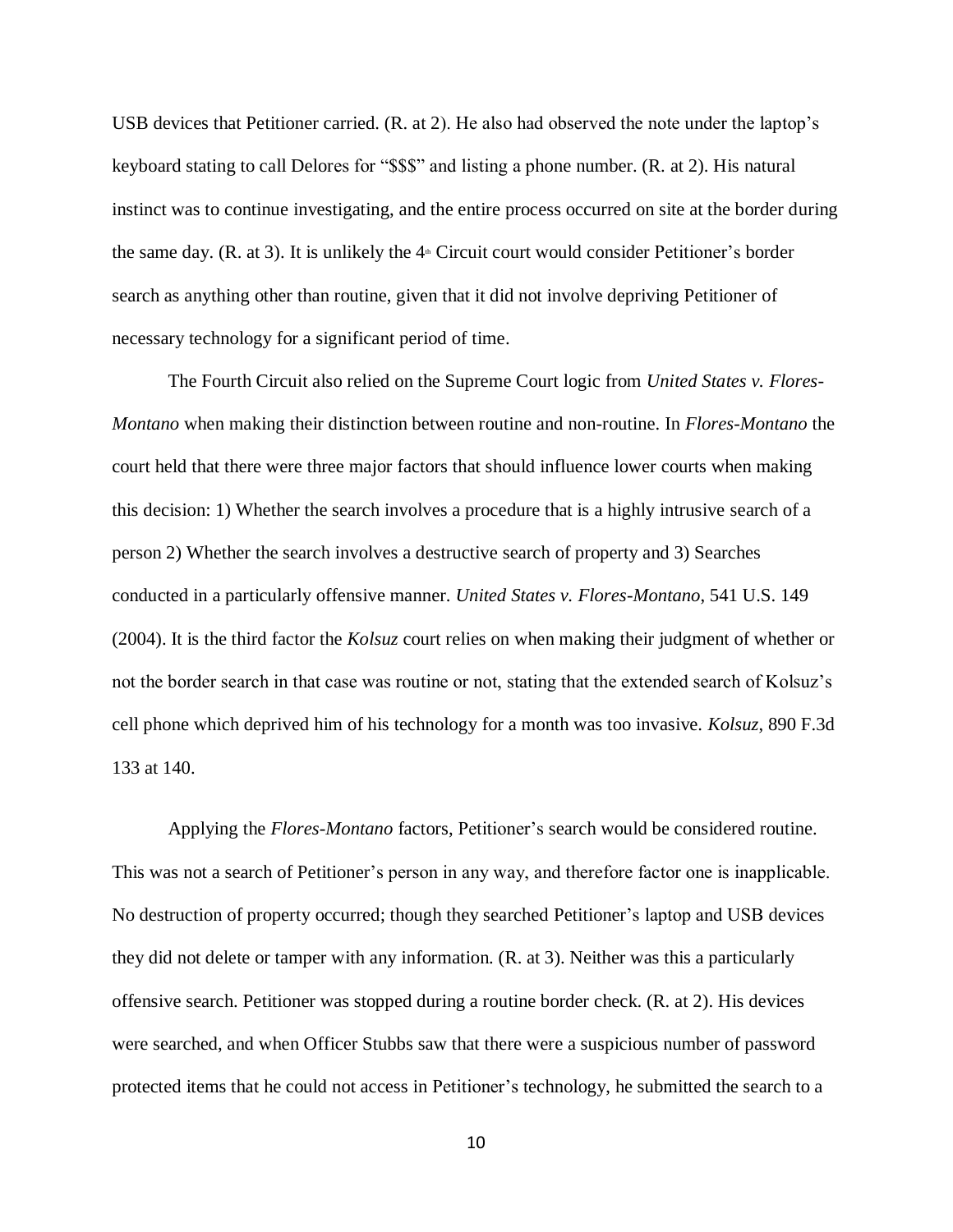forensic analyst on site. (R. at 3). Petitioner was only without his devices for a few hours, during which time his phone was returned to him and not subjected to a forensic analysis. (R. at 3). There is no indication in the Record that Petitioner voiced any complaint or objection to his devices being subjected to forensic analysis. Comparing this case directly to *Kolsuz*, Petitioner was deprived of his laptop and USB devices for a significantly shorter period of time for the sole purpose of accessing the protected files, which Officer Stubbs was unable to do with his technological capabilities. (R. at 3). Once the files were accessed, the findings were reported for further investigation "immediately". (R. at 3). Nothing offensive occurred here, and therefore factor three is inapplicable. With all three factors ruled out, according to the Supreme Court, Petitioner's border search would be considered routine.

Though most of the other circuits have not addressed directly the issue of whether a search is routine or non-routine, many have ruled on what kinds of searches they allege to require reasonable suspicion. Currently no reasonable suspicion is required for shipping containers, pat-downs, or even living quarters on ships. *Bradley v. United States*, 299 F.3d 197 (3d Cir. 2002), *United States v. Ajlouny*, 629 F.2d 830 (2d Cir. 1980), *United States v. Alfaro-Moncada*, 607 F.3d 720 (11th Cir. 2010), This last aspect is especially important, because the home is entitled to the most stringent Fourth Amendment protection, and a cabin is a person's equivalent of a home while they are at sea. *Alfaro-Moncada*, 607 F.3d 720 at 729. If the equivalent of a home does not require reasonable suspicion to be searched when entering the United States, a laptop hardly can be accorded a higher standard of suspicion. Searching one's laptop even as thoroughly as possible is not the same as violating Petitioner's right to privacy in his home, or on his person.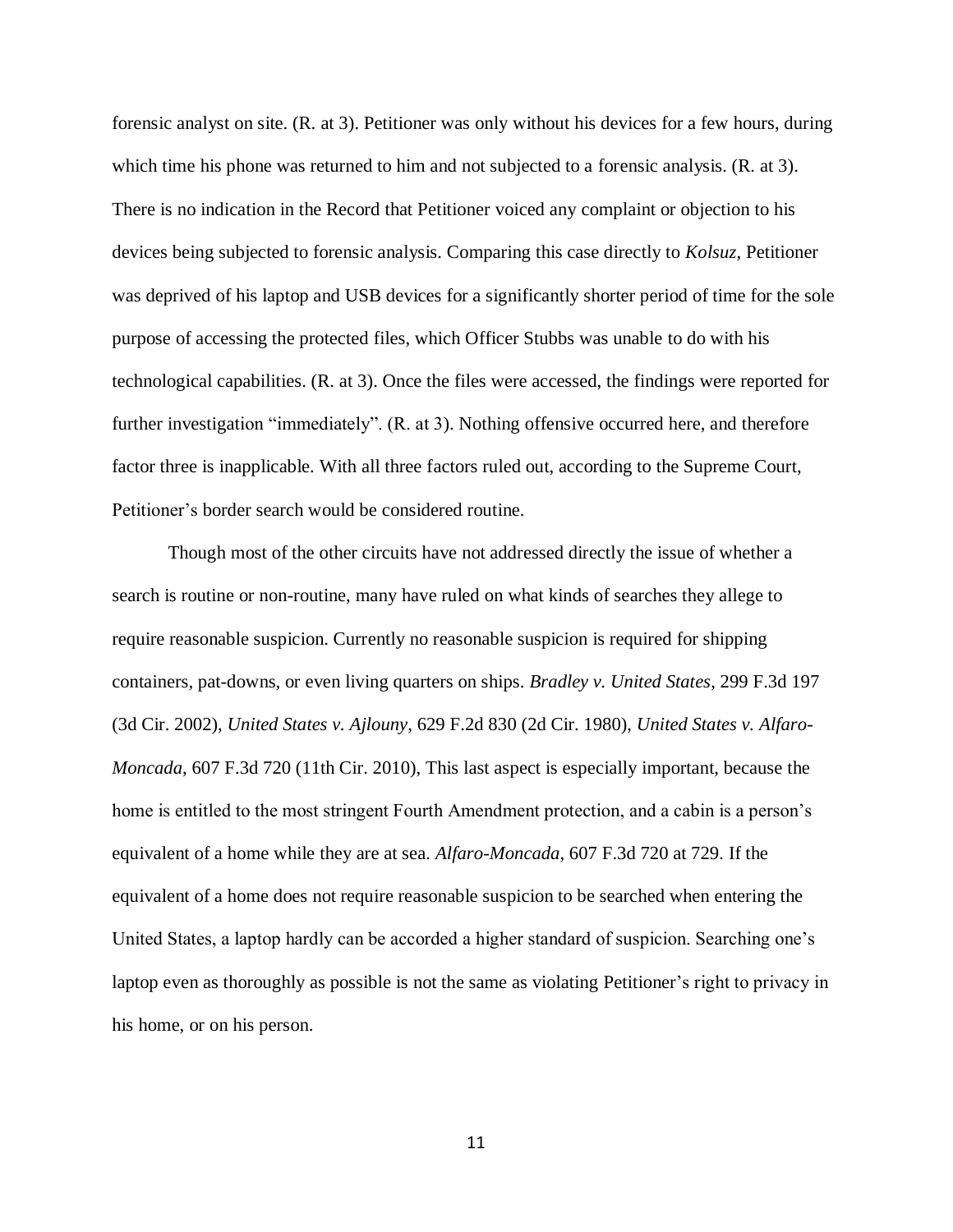Based on all of the case law presented above and the precedents previously held by the Supreme Court, it is highly unlikely that Petitioner's stop would be considered anything other than routine. He was held for a fairly minimal amount of time, and nothing too invasive occurred. (R. at 3). The Supreme Court has never directly ruled on border searches when it comes to technological devices, but has emphasized that at the border the Government has more power. *Montoya de Hernandez*, 473 U.S. 531 at 540. "The Fourth Amendment balance between the interests of the Government and the privacy right of the individual is also struck much more favorably to the Government at the border." *Id*. Because this was nothing more than a routine border search, and Officer Stubbs is charged with protecting our nation at its borders, no level of reasonable suspicion should be required for this case.

B. If the forensic search of Petitioner's electronic devices is to be considered nonroutine, no level of reasonable suspicion should be required.

If this court decides to rule that Petitioner's search was non-routine merely on the basis that it was a forensic search at our nation's border, they should still hold that no level of reasonable suspicion was required in this case. The Supreme Court has never ruled directly on this issue, however as stated above, they lean heavily towards allowing the government to do their jobs at the border. The 11<sup>th</sup> Circuit in the case of *United States v. Touset* ruled on a very similar issue that no level of reasonable suspicion whatsoever is required for forensic searches of an electronic device at the border. *United States v. Touset*, 890 F.3d 1227 (11th Cir. 2018). They clearly state that "we see no reason why the Fourth Amendment would require suspicion for a forensic search of an electronic device when it imposes no such requirement for a search of other personal property." *Id.* at 1233. The 11<sup>th</sup> Circuit had previously required reasonable suspicion for a strip search and an x-ray examination, following the factors set forth in *Flores-Montana*. *Id*. at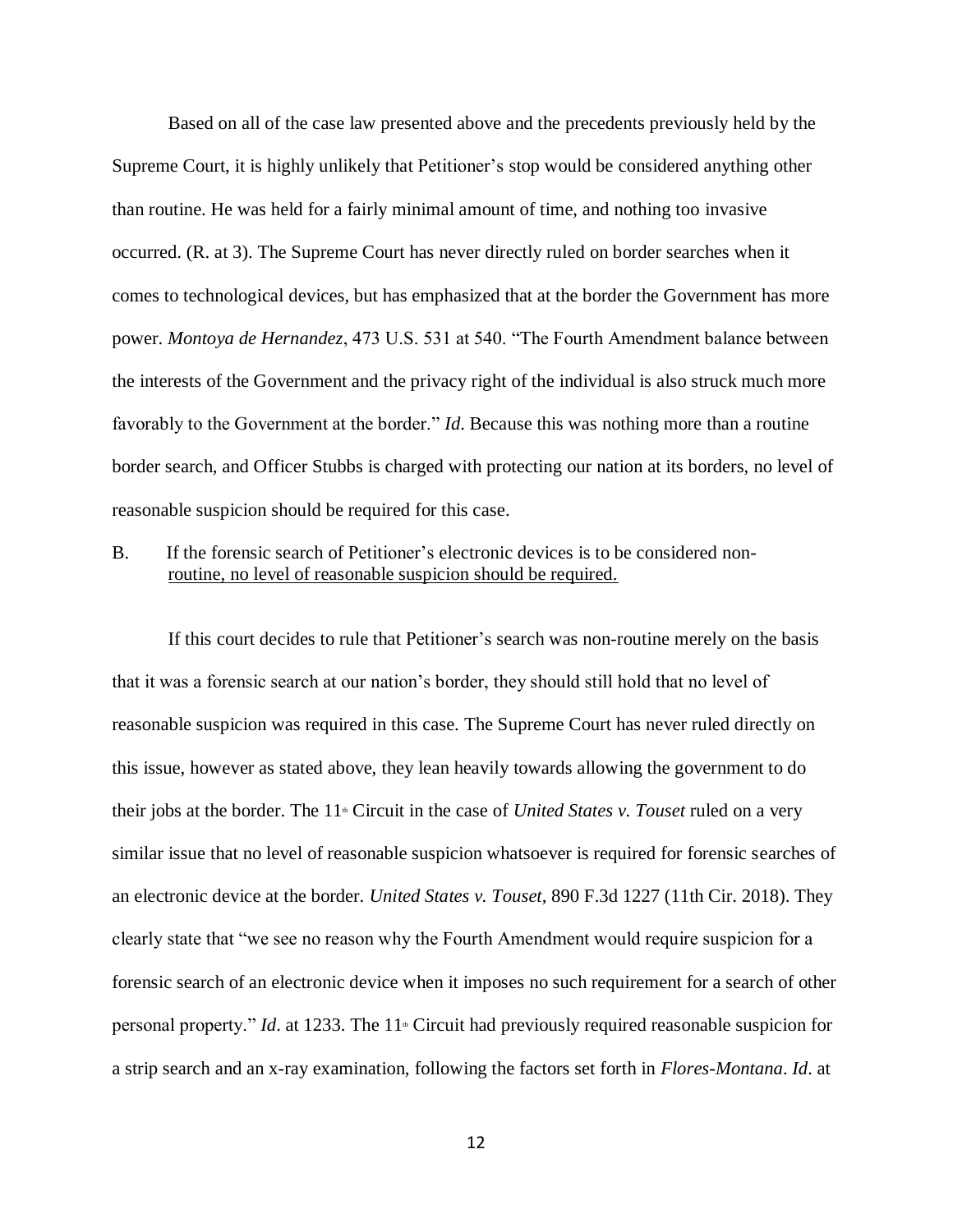1234. They also point out that in the past, the Supreme Court has not distinguished between routine and non-routine, and has refused to craft "[c]omplex balancing tests." *Id*. 1233, quoting *Flores-Montana*, 541 U.S. 149. This court should follow the 11<sup>th</sup> Circuit's logic and refuse to create ever more complex rules and regulations restricting government actions at our border, and thereby potentially infringing upon the government's ability to keep its citizens safe.

 The main goal of the government at the border is to promote national safety and security. The Eleventh Circuit points out that if they were to require reasonable suspicion for forensic searches it would create a special protection for the property most used to store illegal information. *Id*. Technology is an ever evolving, ever changing and ever more necessary part of our daily lives, and people store more and more of their information within it. However, again, it is no different from any other form of property. People can choose what to bring across the border with them, also with the full knowledge that they will be subjected to a more intense scrutiny when crossing. Ruling in favor of a no reasonable suspicion standard has no downside; if people aren't carrying anything illegal across the border, the most they have to worry about is spending a little more time there to clarify that they are not bringing anything illegal across. If they are, it is a much better outcome if the government catches them at the border and takes care of it in the easiest manner possible.

 The Ninth Circuit has also ruled on this matter; they held that reasonable suspicion is required when the Government conducts a forensic search. However again, the facts of this case can be differentiated from our own. In *United States v. Cotterman* authorities took Cotterman's laptop away from him for days while they conducted a forensic search in an offsite location. *United States v. Cotterman*, 709 F.3d 952 (2013). However the dissent in *Cotterman* makes more persuasive points than the majority. *Id*, at 971. They point out that as the Supreme Court has held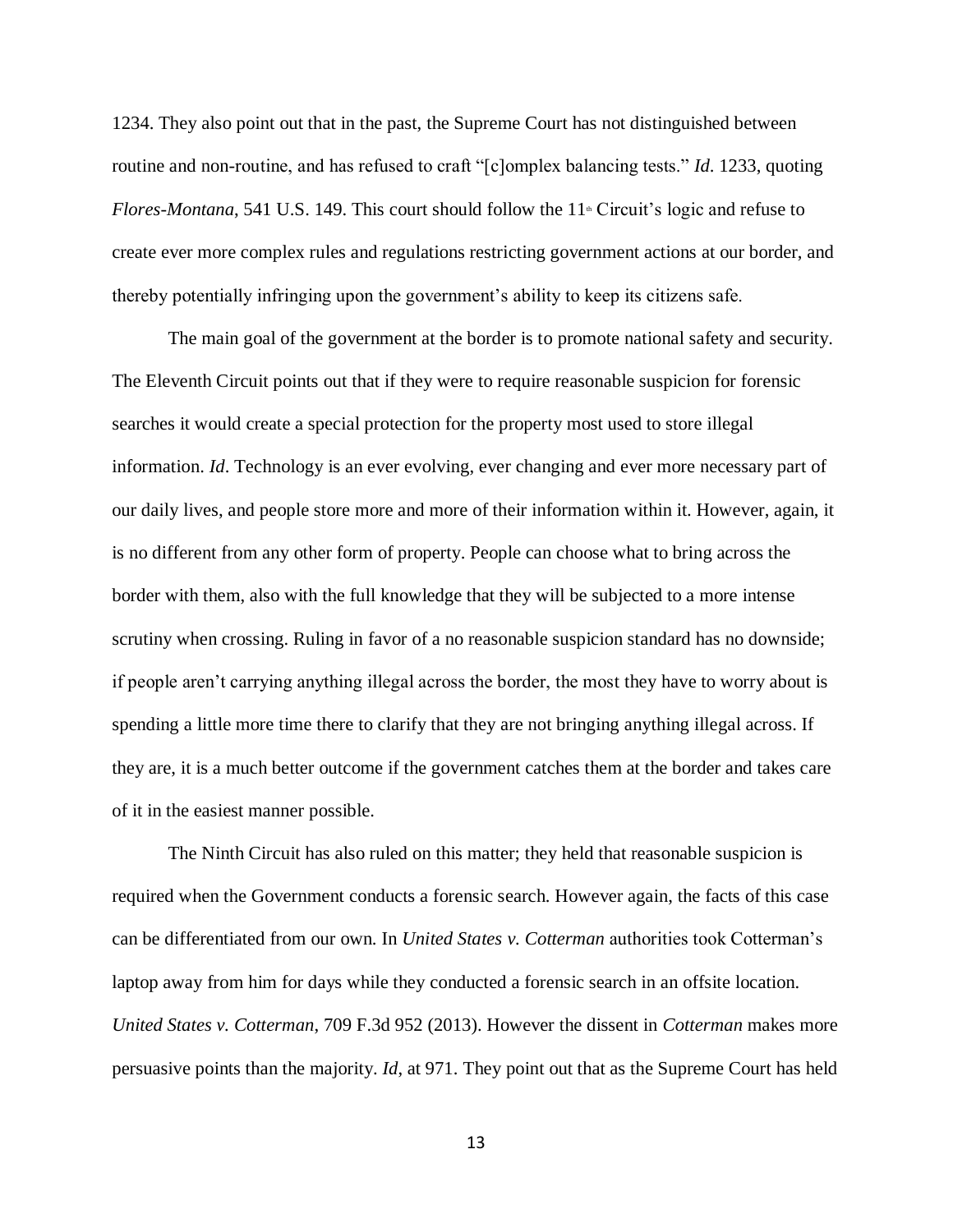time and time again, searches at the border are per se reasonable, meaning that they do not require reasonable suspicion. *Id*. Though the majority makes the point that people can now carry a wealth of information in their technology, and this of course crosses the border with them if they so choose, the dissent points out that "a port of entry is not a traveler's home" and therefore not subject to as much Fourth Amendment protection, even if the traveler decides to carry a home's worth of information across it. *Id*, at 977. The dissent in *Cotterman* also points out that a bright-line rule is just the sort the Supreme Court has made clear has no place in Fourth Amendment jurisprudence. *Cotterman*, 709 F.3d 952 at 978.

 In the case of *United States v. Seljan* the Ninth Circuit held that opening someone's mail requires reasonable suspicion, but they ultimately ruled that reasonable suspicion existed in that case. *United States v. Seljan*, 547 F.3d 993 (9th Cir. 2008). They liken their reasoning to what they call the plain view doctrine; after obtaining a warrant to search an area if police discover evidence of a different crime they are allowed to search for evidence of this other crime as well. *Id*. Once the officer had observed something suspicious about the mail, which is within his jurisdiction as the postal inspector, he was within his rights to open it and search for further incriminating evidence. *Id*. This principle applies to our current case as well. Once Officer Stubbs had accessed Petitioner's phone and laptop after disconnecting them from Wifi, he saw password protected files and USB drives that he was unable to access, as well as the note about calling Delores for money. (R. at 3). Naturally, this would arouse anyone's suspicion. Doing his job, he submitted the laptop and USB drives to a forensic search, where illegal material was discovered on them. (R. at 3). Officer Stubbs was well within his rights to look through Petitioner's laptop and USB drives with the Wifi disconnected, that is not disputed based on the border search exception from the Fourth Amendment as discussed above. Once he has that right,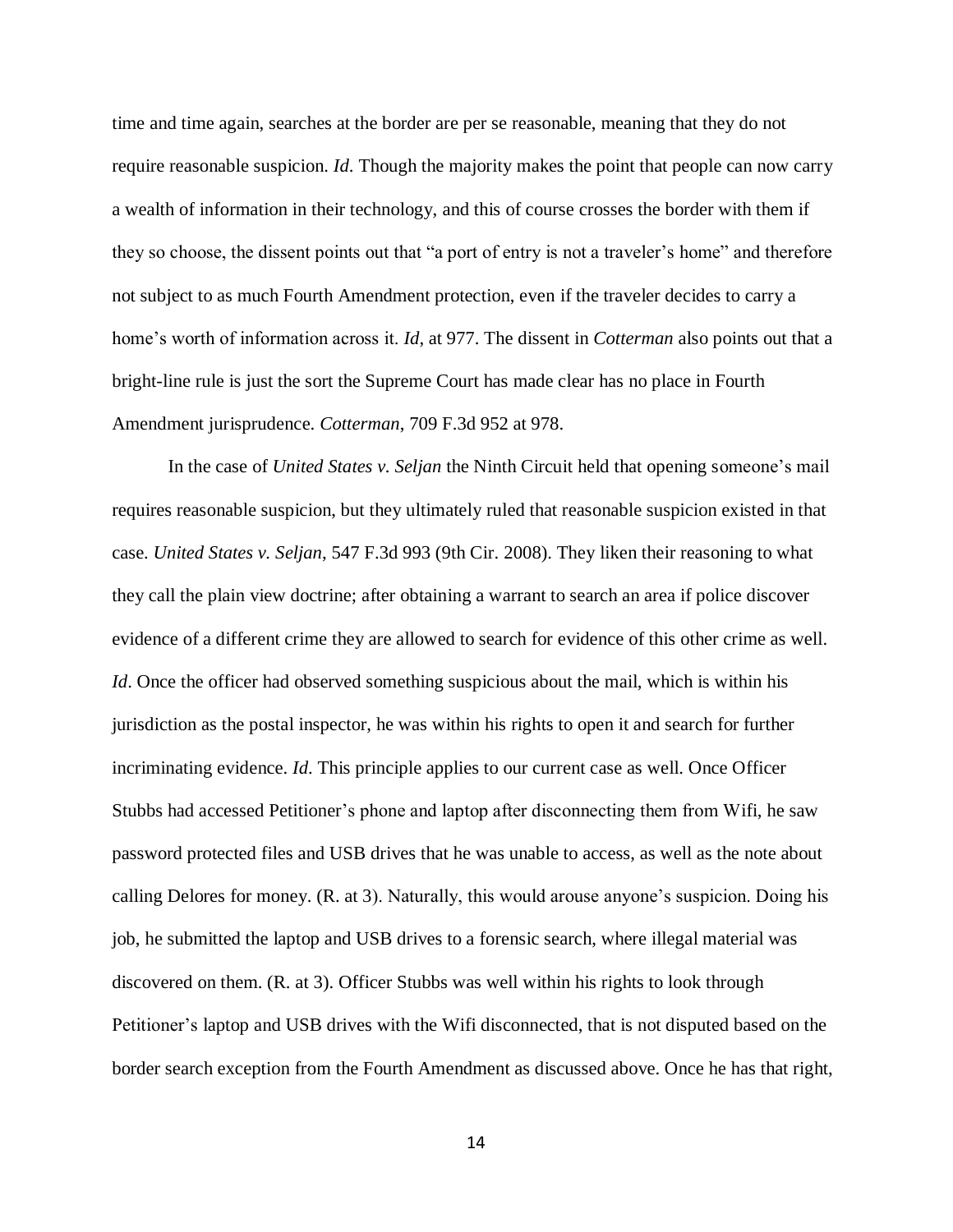the plain view doctrine would allow him to continue searching if he found anything suspicious, just what happened here. The *Seljan* court held this to be their reasoning, and though they did ultimately require reasonable suspicion to be necessary, here after Officer Stubbs had initially looked through the files and found something suspicious he had enough reasonable suspicion to continue his search.

 If this court decides to hold that this was a non-routine border search, based on the reasoning of the Supreme Court and the cases listed above, this court should still not find that reasonable suspicion is required, or if they do, they should follow the reasoning of *Seljan* and find that there was sufficient reasonable suspicion here.

### **II. THIS COURT SHOULD AFFIRM BECAUSE THE GOVERNMENT'S ACQUISITION OF THE CELL-SITE LOCATION INFORMATION OF PETITIONER COMPLIES WITH** *CARPENTER* **AND DOES NOT VIOLATE THE FOURTH AMENDMENT**

A. *Carpenter* affirmed law enforcement's ability to request cell-site location information (CSLI) under the Stored Communications Act (SCA)

The Stored Communications Act (SCA) authorizes a Magistrate Judge to issue an order requiring disclosure of cell-site records if the Government demonstrates "specific and articulable facts showing that there are reasonable grounds to believe" the records sought "are relevant and material to an ongoing criminal investigation." 18 U.S.C. § 2703(d). The holding in *Carpenter v. United States* merely placed limits on law enforcement's ability to request cell-site location information (CSLI) via the SCA; namely that an SCA request for seven days' worth of CSLI violates an individual's reasonable expectation of privacy. *Carpenter v. United States*, 138 S. Ct. 2206, 2217 n.3 (2018). Modern devices such as smartphones, tap into wireless cell site towers to generate a signal. *Id*. at 2211. Each time the phone connects to a cell site, it generates a timestamped record known as CSLI, reflecting the location of the tower it connected to. Imposing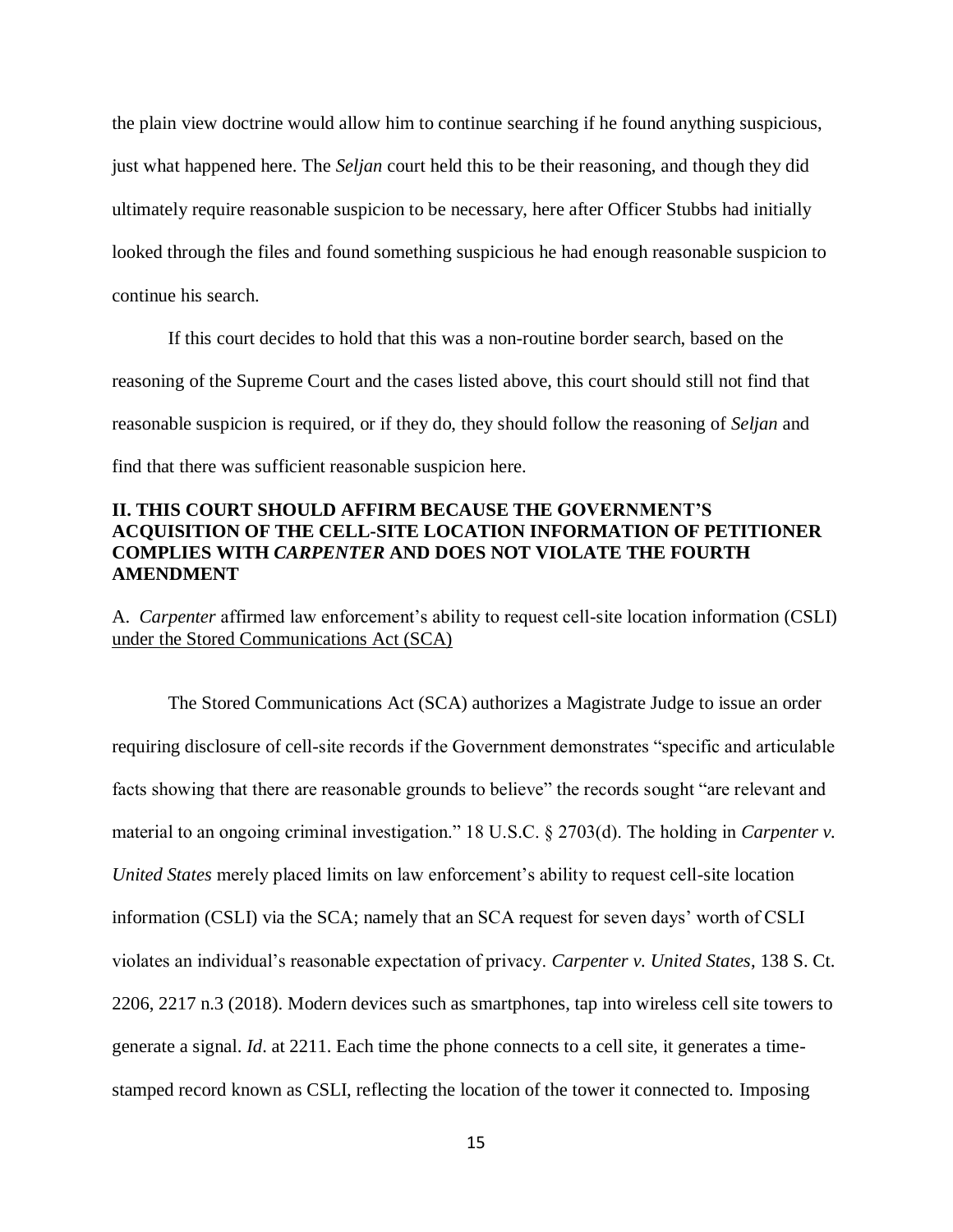additional restrictions would serve an adverse purpose and nullify Congress' reasonable framework for obtaining cell-site records in some of the most serious criminal investigations. *Id*. at 2233 (Kennedy, J. dissenting).

In the present case, the government followed all procedures under the SCA and met the standard articulated within the statute. *see* Hale Affidavit. Agent Hale's Affidavit in Support of the § 2703(d) order offers specific and articulable facts showing that there are reasonable grounds to believe that the CSLI records for Petitioner are relevant and material to an ongoing criminal investigation. *Id*. The affidavit explains that five ATMs were tampered with in Sweetwater, and three ATMs were tampered with in Escalante. (R. at 3). The ATMs in question had either malware installed or contained foreign skimmers. (R. at 4). The search of Petitioner's electronics revealed malware similar to those used at the ATMs, and personal banking information of many individuals. Foreign skimmers operate by pulling the personal banking information from individuals who use that ATM. (R. at 3 n.2). Further, through the tower dumps, Agent Hale knew that Petitioner's phone was located near one of the infected ATMs within thirty minutes of a man in a black sweatshirt approaching the ATM. (R. at 4-5). Thus, the Government has demonstrated specific and articulable facts showing that there are reasonable grounds to believe the CSLI records for Petitioner are relevant and material to an ongoing material investigation, and the standard Congress articulated under 18 U.S.C. § 2703(d) is met.

Indeed, central to the holding in *Carpenter* was the reasoning that the Court should reject a mechanical interpretation of the Fourth Amendment. *Carpenter* 138 S. Ct. at 2214; *see also Kyllo v. United States*, 533 U.S. 27, 35 (2001). To reason that since *Carpenter* held that sevendays' worth of CSLI constituted a search under the SCA, that it deemed any CSLI request via the SCA a search would be a mechanical interpretation in the truest sense of the word. The Court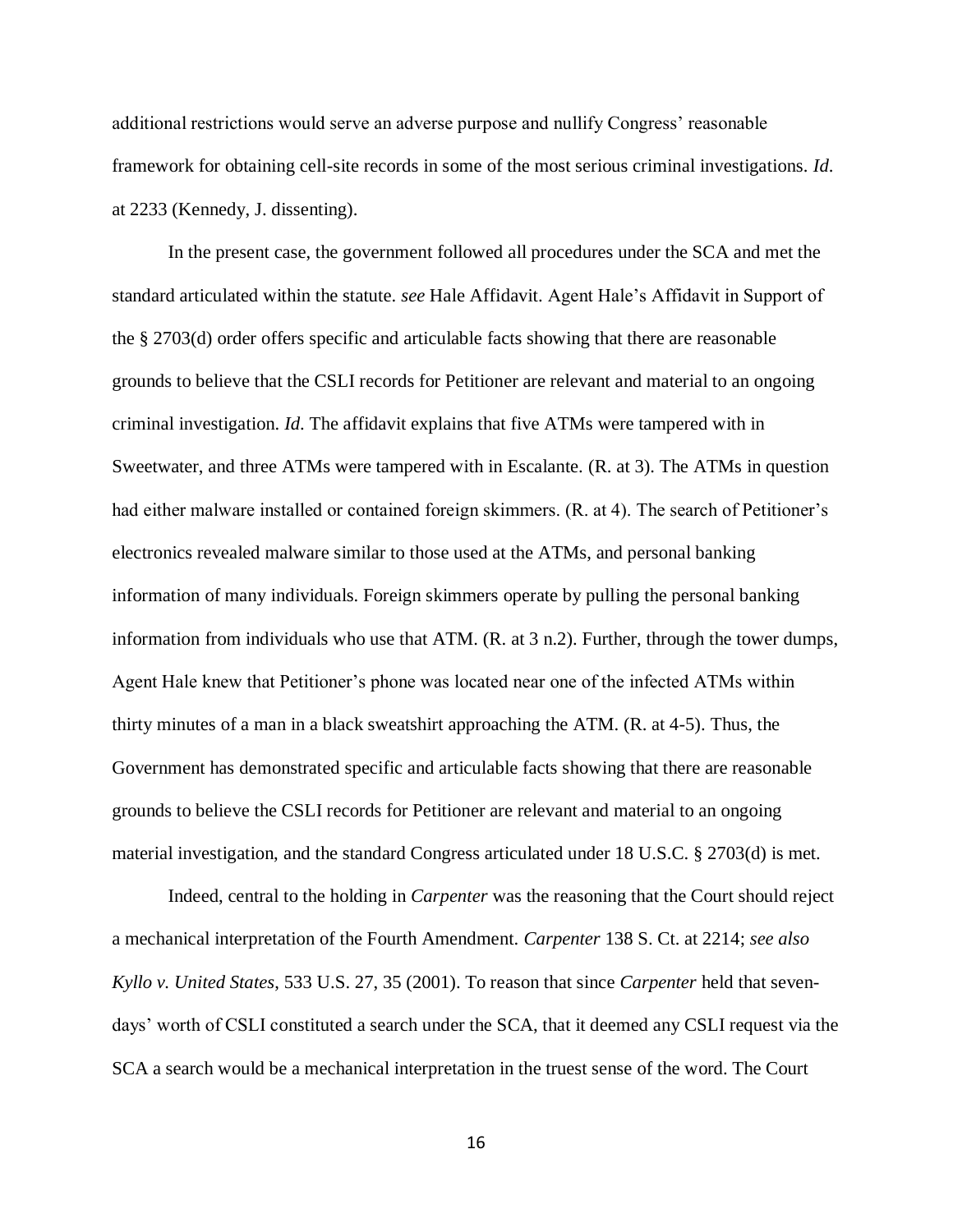was explicit in their narrow holding that they were merely deciding that a week's worth of CSLI was a search. *Carpenter*, 138 S. Ct. at 2217 n.3. To invalidate subsequent valid CSLI orders via the SCA because of *Carpenter's* narrow holding would offend the very notion of avoiding a mechanical interpretation of the Fourth Amendment that the *Carpenter* Court was so concerned with.

During periods of rapid technological advancement, particularly where the governing legal standard is one of reasonableness, it is wise to defer to legislative judgements. *See United States v. Jones*, 565 U.S. 400, 430 (Alito, J., concurring) (2012). A legislative body is well situated to gauge changing public attitudes, to draw detailed lines, and to balance privacy and public safety in a comprehensive way. *Id*. It is therefore proper to defer to Congress to determine the appropriate standard, which is currently embodied in § 2703(d) of the SCA. Alternatively, the Senate currently has a bill to amend the SCA to require a search warrant for geolocation data. (R. at 12). In fact, Congress has amended the SCA in the past when it deemed changes necessary. In 1994, Congress amended the SCA to impose the new "specific and articulable facts" standard regarding cell-site records. *See* Pub. L. No. 103-414, Title II, § 207(a) (1994). If changes are to occur to a CSLI request under the SCA, that determination is best left to the Legislature, and not judges engaging in judicial activism.

Further, the *Carpenter* held that there aren't limitations on obtaining CSLI through the SCA during when "the exigencies of the situation make the needs of law enforcement so compelling that a warrantless search is objectively reasonable." *Carpenter* at 2222. The case at bar presents such a situation. This case involves the criminal practice of ATM skimming, which costs U.S. banks hundreds of millions of dollars annually and affects thousands of bank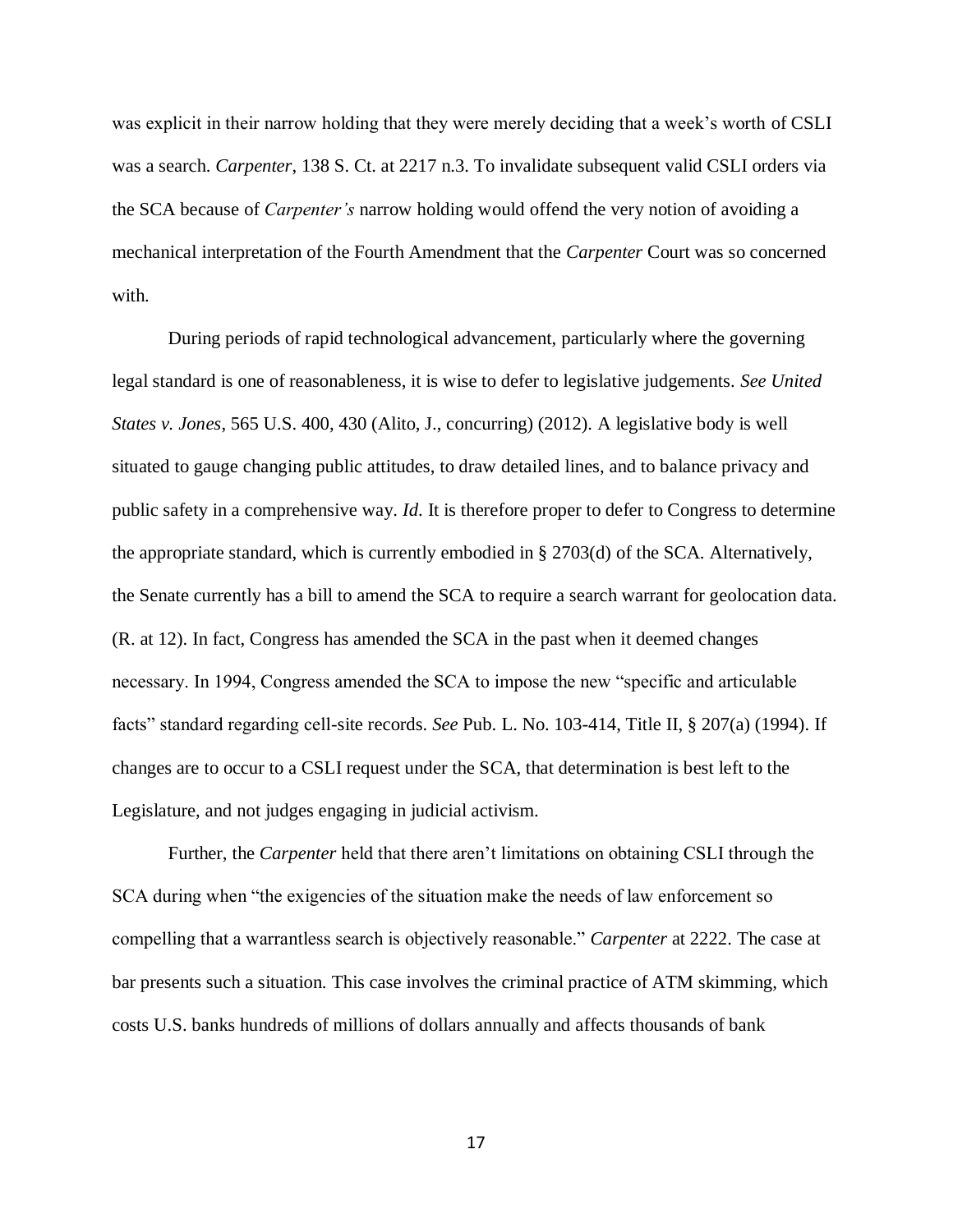customers. (R. at 3 n.2). The crime in question is not a run-of-the-mill scam, but an organized criminal operation which plagues our society if left unimpeded.

B. The Weekday and Three-Day CSLI requests do not violate the Fourth Amendment in light of *Carpenter's* narrow holding

The Fourth Amendment provides in relevant part that "[t]he right of the people to be secure in their persons, houses, papers and effects against unreasonable search and seizures, shall not be violated." U.S. Const. amend. IV. Fourth Amendment jurisprudence was originally tied to common law trespass, until the latter half of the 20<sup>th</sup> century. *Kyllo*, 533 U.S. at 31. However, in *Katz v. United States*, the court recognized that the Fourth Amendment protects people, not places. *Katz v. United States*, 389 U.S. 347, 351 (1967). The prevailing standard, from Justice Harlan's concurrence in *Katz*, states that a Fourth Amendment violation occurs when the government violates a person's reasonable expectation of privacy. *Id*. at 360 (Harlan, J., concurring).

In *Carpenter v. United States*, the Court held that law enforcement conducts a search under the Fourth Amendment when the government obtains seven days of historical cell-site records to create a detailed account of the user's past movements. *Carpenter*, 138 S. Ct. at 2217 n.3. The majority in *Carpenter* were careful to craft an explicitly narrow holding, stating that "…we need not decide whether there is a limited period for which the Government may obtain an individual's historical CSLI free from Fourth Amendment scrutiny, and if so, how long that period might be." *Id*. The Court reasoned that when the Government requests seven days' worth of cell-site location information, an individual's reasonable expectation of privacy is violated. *Id*. The Weekday request is for a mere 100 cumulative hours and the Three-Day request totals 72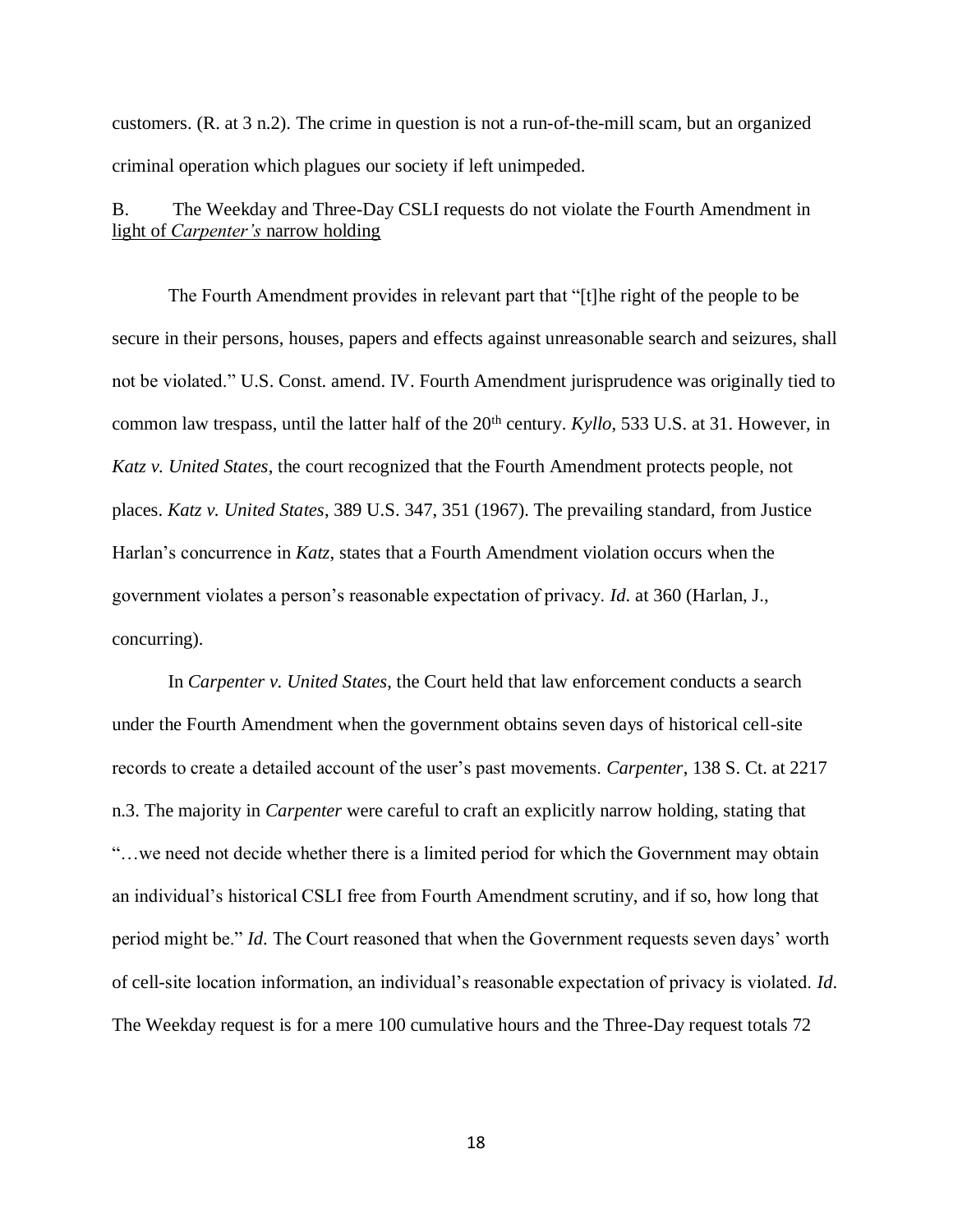hours, while the *Carpenter* request totaled 168 hours. (R. at 5 n.7). Thus, the Weekday and Three-Day requests do not violate *Carpenter's* narrow holding.

i. The Weekday request does not implicate the same privacy concerns that the seven-day request from *Carpenter* does

The Court in *Carpenter* outlined two guideposts to determine unreasonable searches and seizures: "to secure the privacies of life against arbitrary power" and "to place obstacles in the way of a too permeating police surveillance." *Carpenter*, 138 S. Ct. at 2214. The Court was concerned that the seven-day CSLI records violated the basic goalposts to determine Fourth Amendment violations by creating a detailed account of an individual's past movements, especially by revealing the individual's familial, political, religious, and sexual associations. *Id*. at 2217. The Weekday records, by their very nature, reveal no such information. The Weekday records requested from Delos Wireless only contain cell-site location information from 8 AM MDT to 6 PM MDT. (R. at 5). Not only are the 100 total hours requested from the Weekday less than the 168 hours requested from *Carpenter*, the records are also much less invasive. The Weekday records occur during business hours when people are typically in the public domain. This amounts to less than five days' worth of hours during the relevant time frame. (R. at 13). Thus, the carefully narrow holding of *Carpenter* is not violated, as the Weekday records are not only less than seven days' worth of CSLI, they are also much less invasive.

Limiting the request to working hours greatly diminishes the privacy concerns implicated in *Carpenter*. The majority was gravely concerned that a cell phone follows its owner beyond public thoroughfares and into private residences and other sensitive environments. *Carpenter*, 138 S. Ct. at 2218. The Weekday records certainly does not achieve near perfect surveillance "as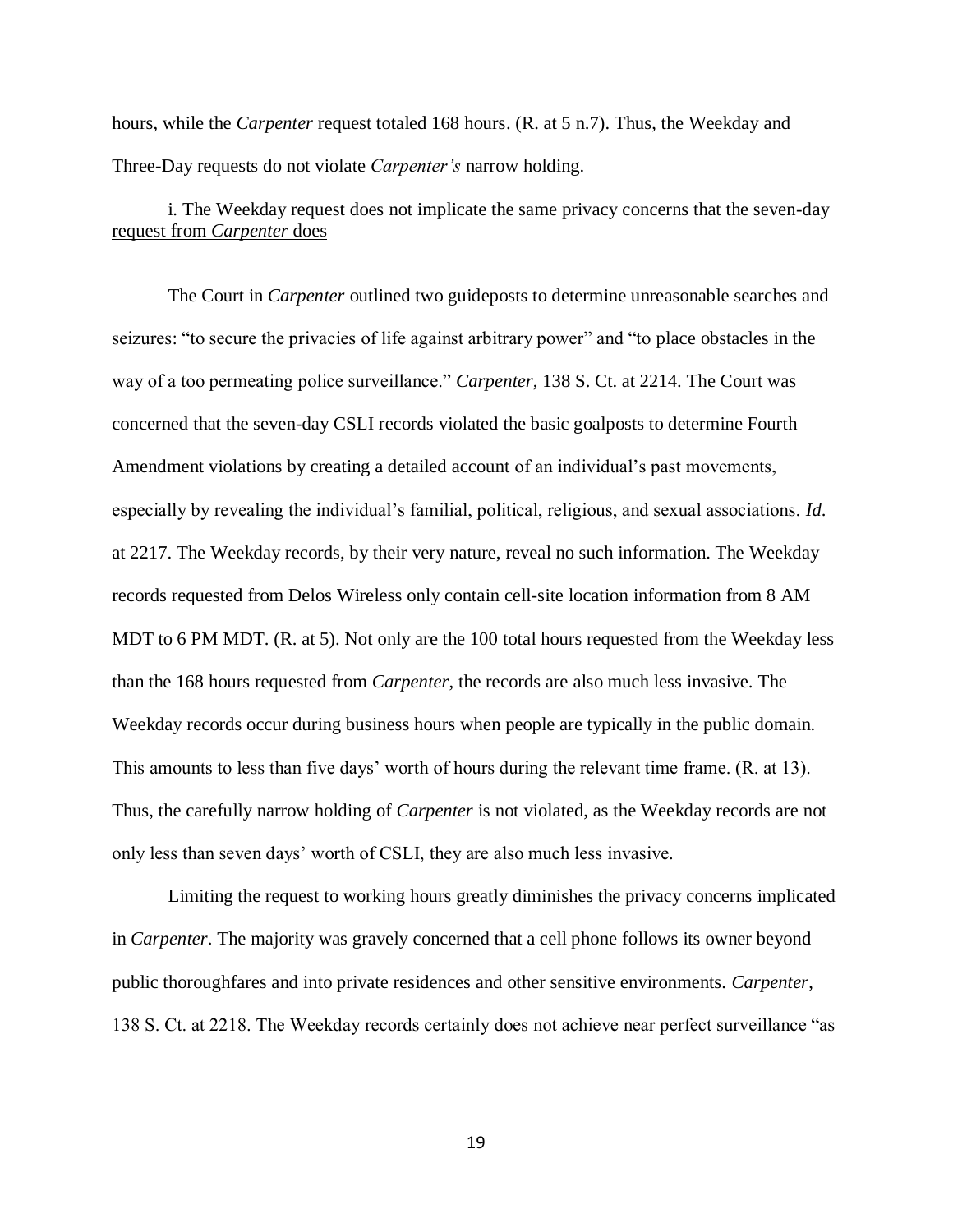if it had attached an ankle monitor to the phone's user." *Id*. Accordingly, the Weekday records do not violate Petitioner's reasonable expectation of privacy.

The privacy interest at bar is much more akin to *United States v. Knotts*. In *Knotts*, the Court held that the government's warrantless use of a beeper to track a vehicle through traffic did not violate that individual's reasonable expectation of privacy. *United States v. Knotts,* 460 U.S. 276, 285 (1983). The Court reasoned that an individual traveling on public thoroughfares has no reasonable expectation of privacy in his movements. *Id*. at 281. The electronic surveillance in *Knotts* did not amount to a search because it merely revealed information that could be discovered from a public thoroughfare. *Id.* at 284.

All CSLI information regarding Petitioner's whereabouts revealed via the Weekday Request ostensibly occurred in the public thoroughfare. As the Weekday records were from 8 AM to 6 PM on weekdays, when people are generally working, all the information revealed during the short time period requested would have been available to law enforcement absent surveillance. Unlike in *United States v. Karo*, another beeper tracking case where the government tracked inside numerous private residences and storage facilities, the cell-site information from the Weekday records will only reveal information during working hours, where people are in the public thoroughfare. *See United States v. Karo*, 468 U.S. 705 (1984) (holding that warrantless monitoring of a beeper in a private residence, a location not open to visual surveillance, was a search). A person has no reasonable expectation of privacy in their location in the public, and therefore the Weekday Records, like the location tracking in *Knotts,* are not a search under the Fourth Amendment.

However, the Court in *Knotts* did recognize that different constitutional principles may be applicable to certain "dragnet-type" law enforcement practices. *Knotts*, 460 U.S. at 284. But, the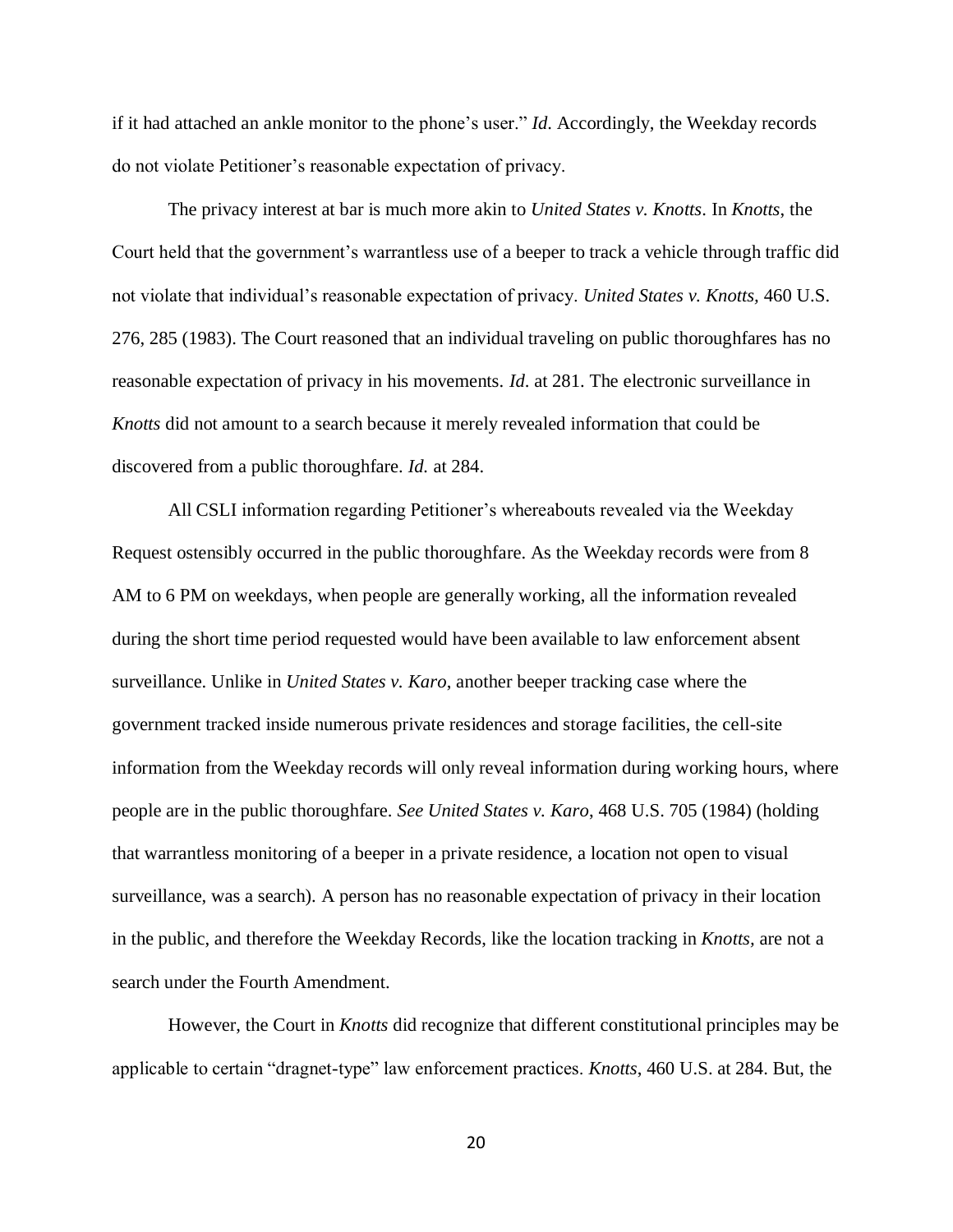Court was making reference to twenty-four-hour surveillance of an individual without judicial knowledge or supervision. *Id.* at 283. These different constitutional principles do not apply to the present case. First, the Court was concerned about twenty-four hour surveillance. *Id*. at 283-285. The Weekday records do not constitute twenty-four hour surveillance as they are confined to working hours. (R. at 5). Second, The SCA requires that a neutral Magistrate Judge find that the Government has reasonable grounds to believe the records are relevant and material to an ongoing criminal investigation. 18 U.S.C. 2703(d). Accordingly, this judicial oversight distinguishes the present case from the "dragnet type" law enforcement practices without judicial knowledge or supervision that concerned the court in *Knotts*. This judicial check mitigates the Court's concerns about a too permeating police surveillance.

This Court's Fourth Amendment jurisprudence also makes clear that "we must assure preservation of that degree of privacy against government that existed when the Fourth Amendment was adopted." *Kyllo*, 533 U.S. at 34. The Weekday records, analogous to viewing an individual while they are in the public thoroughfare during working hours, does not offend the degree of privacy that existed in the early history of this country. The Weekday records reveal information between the hours of 8 AM and 6 PM. (R. at 5). This information shows Petitioner's movements in the public thoroughfare, where individuals have no expectation of privacy in their movements. *Knotts,* 460 U.S. at 281. This is true now, and it was true when the Fourth Amendment was adopted. Accordingly, the weekday records assure preservation of the degree of privacy against government that existed when the Fourth Amendment was adopted.

Further, the cell-site tower location information is imprecise, and does not "achieve near perfect surveillance, as if it had attached an ankle monitor to the phone's user." *Carpenter*, 138 S. Ct. at 2218. While the cell-site location information can be accurate within 50 feet of the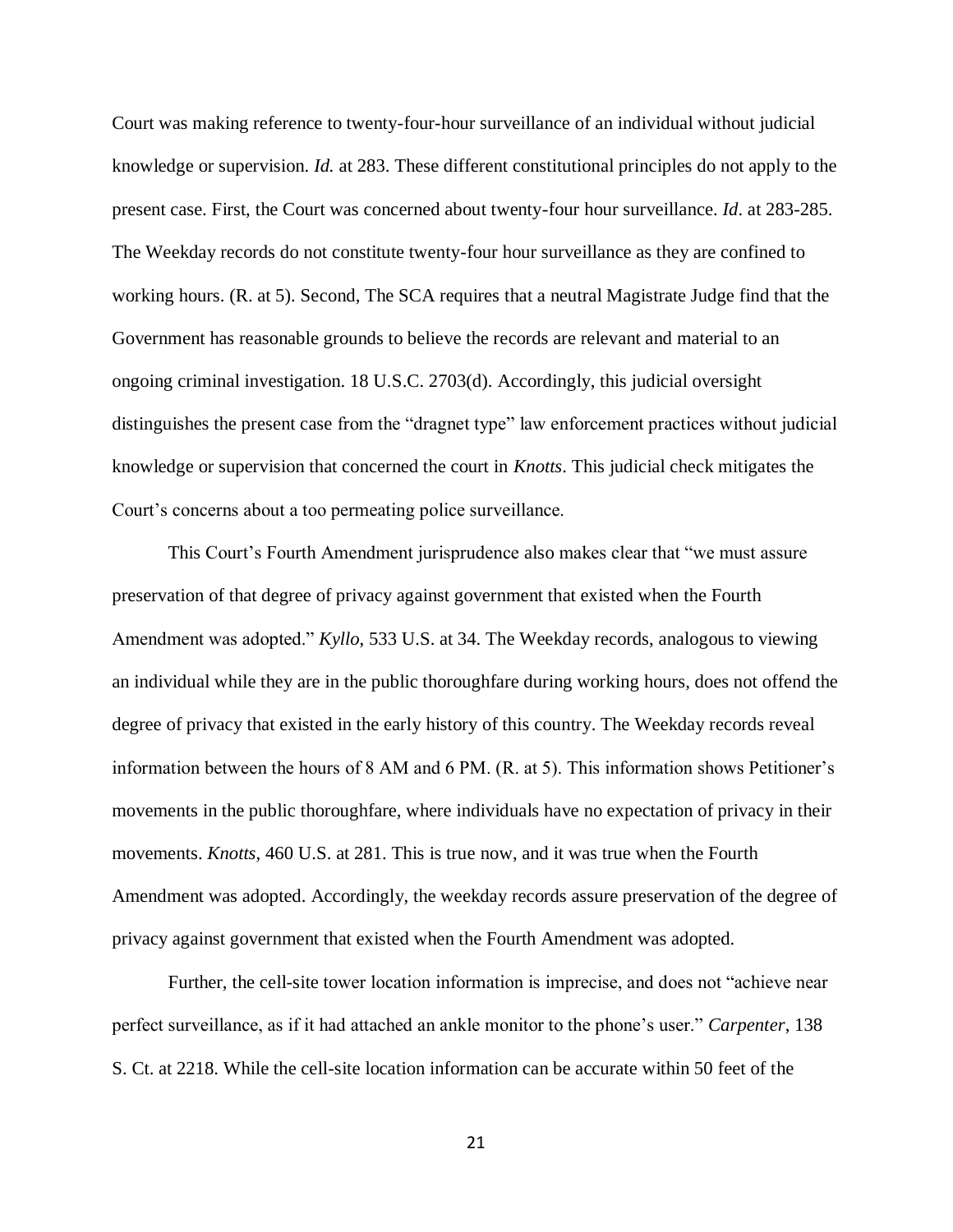location of the phone in Sweetwater, it is often captured in five to ten-minute increments, which is hardly "perfect surveillance." *See* Hale Affidavit. In Escalante, the location information is even less accurate due to the sparseness of cell towers. *Id*. While it still collects the location information in five to ten-minute increments, the information is often only accurate within 1000 feet of the individual. *Id*. This is a far cry from the accuracy of GPS tracking which the *Carpenter* Court was concerned with.

ii. The Three-Day Records provide a brief, incomplete view of Petitioner's movements, and thus do not provide the intimate window of his life that violates the Fourth Amendment

The Court in *Carpenter* was concerned with longer term monitoring and investigations, regardless of whether the movements were disclosed to the public at large. *Carpenter*, 138 S. Ct. at 2216. While this is a valid concern, the Three-Day records do not constitute long term monitoring, and thus do not rise to the level of impinging on Escalante's reasonable expectation of privacy. The *Carpenter* Court was concerned that the seven-day cell-site information, like the 28 day GPS tracking in *Jones*, provided an intimate window into the defendant's life. *Id*. at 2217. The Court reasoned that these records hold for many Americans the privacies of life and thus should be protected by the Fourth Amendment. *Id*.

The distinction between the present case with *Carpenter* and *Jones* is that the Three-Day records are simply not long term. It is important to note that the Court in *Jones* decided the case on the grounds of the Government's physical trespass of the defendant's SUV in deciding that a Fourth Amendment search had occurred. *Jones* 565 U.S. at 404. In the present case, no such physical trespass has occurred. Nonetheless, the *Jones* Court's concerns on long-term GPS surveillance are important. The *Carpenter* Court determined that it was the accumulation of seven days of records that violated a person's expectation of privacy. *Carpenter*, 138 S. Ct. at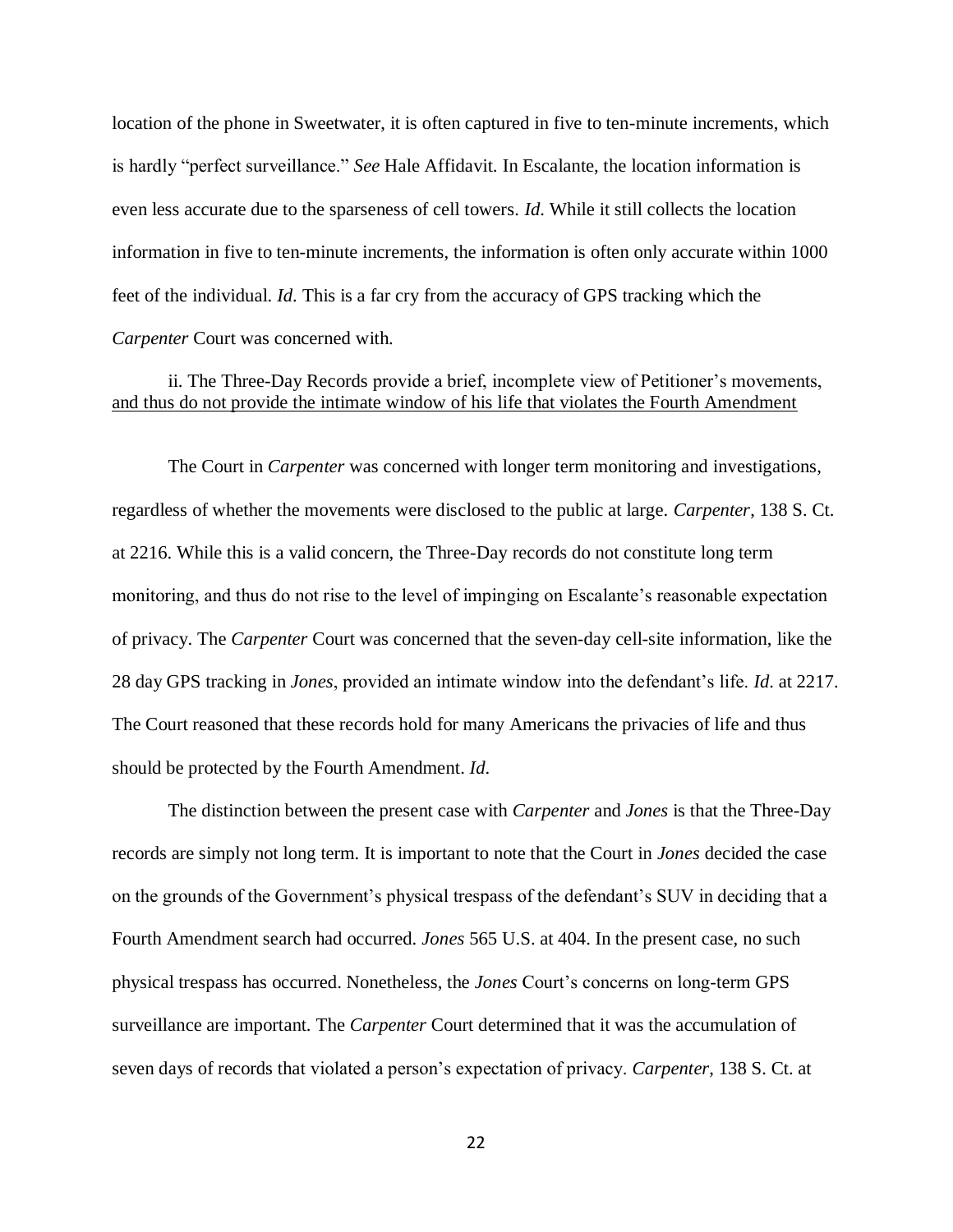2217 n.3. In fact, the Court reasoned that "mapping a cell phone's location over the course of 127 days provides an all-encompassing record of the holder's whereabouts." *Carpenter*, 138 S. Ct. at 2217. In *Carpenter*, not only did the Government obtain seven-days' worth of CSLI from Sprint, they also obtained 127 days' worth of records from MetroPCS of Petitioner's location. *Id*. at 2212. Altogether, the Government in *Carpenter* obtained 12,898 location points cataloging Carpenter's movements. *Id.* This is wholly different from the amount of information the Government has obtained on Petitioner. The Government has obtained a mere 72 hours of CSLI on Petitioner via the Three-Day Records. (R. at 2). In the present case, the Three-Day records do not provide an intimate view into Petitioner's life which would violate an individual's privacy. At best, the Three-Day records create a brief, incomplete snapshot of the individual's life.

Additionally, *Jones* was decided by the Government's physical occupation of the individual's private property in order to obtain information. *Jones* 565 U.S. at 404-405. The majority stated that, "it is important to be clear about what occurred in this case: The Government physically occupied private property for the purpose of obtaining information." *Id*. at 404. In the present case, there has been no physical intrusion on Petitioner's property via the cell-site location information requests. In fact, the majority in *Jones* cedes that "visual observation is constitutionally permissible." *Id*. at 412. The CSLI information at issue is analogous to visual observation. Albeit done in a more efficient, electronic manner. But, the Court has "never equated police efficiency with unconstitutionality." *Knotts*, 460 U.S. at 284. The majority opinion in *Jones*, grappling with Justice Alito's concurrence basing the ruling on a violation of reasonable expectation of privacy instead of the Government's physical occupation, observes that it remains unexplained why a 4-week investigation is surely too long. *Jones* 565 U.S. at 412. Similarly, there is no reason to hold that a Three-Day investigation is too long.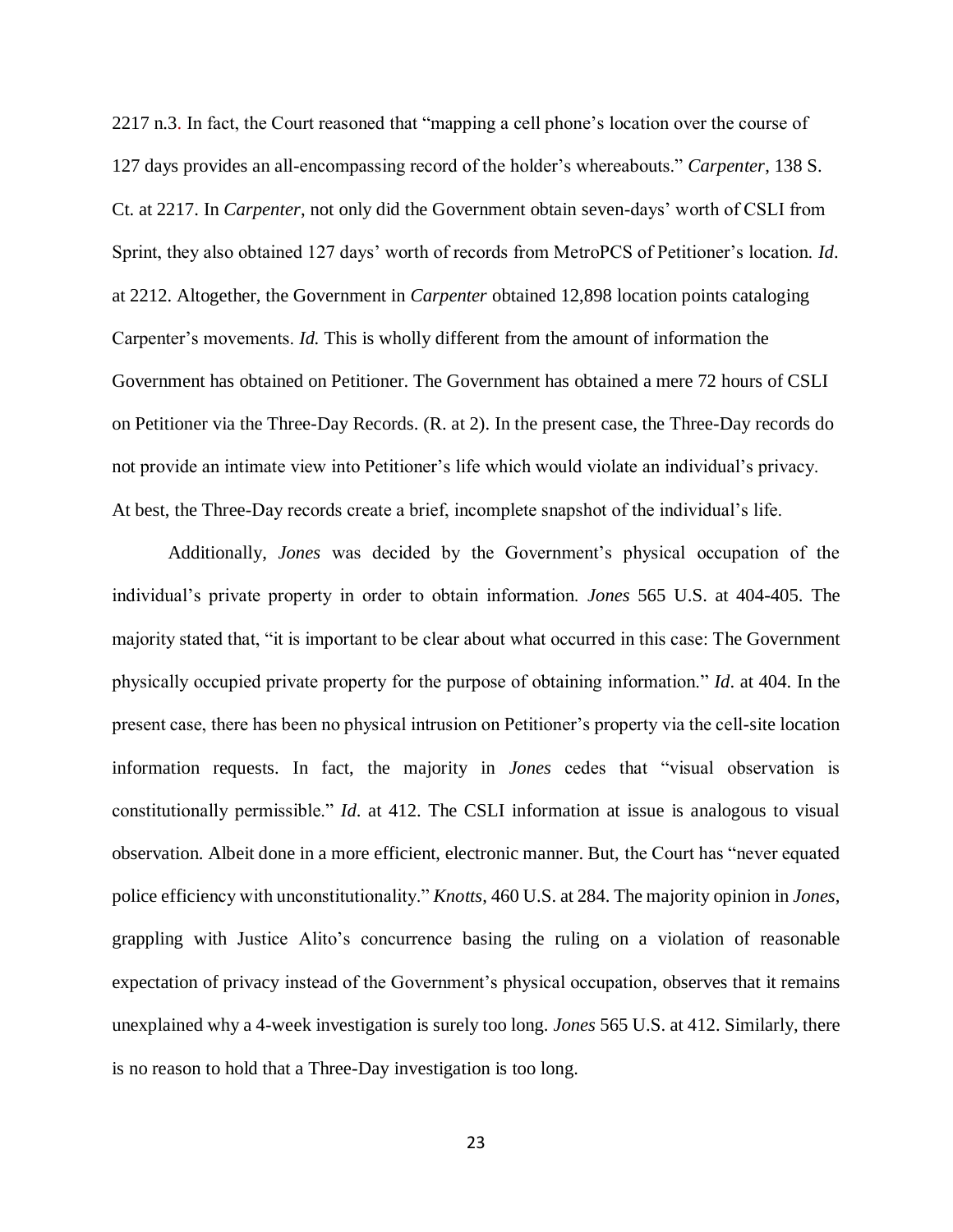Indeed, the Three-Day records are only useful when an officer can specifically link a suspect to the relevant three-day time frame. The records in question would be entirely useless without the maintenance records of Mariposa Bank's Boswell branch and the customer complaint for the ATM which created a three-day window where the ATM tampering occurred. (R. at 3). Branch manager Maeve Millay discovered ATM tampering on October 13, 2018 at the Boswell Street branch after a customer noticed that adjacent ATMs displayed different screens. *Id*. Millay then called the ATM engineer who had examined the Boswell ATMs two days prior. *Id*. Thus, there was a three-day window where the tampering occurred. The malware which infected Mariposa ATMs was similar to the malware found on Petitioner's electronic devices. (R. at 5). The Three-Day request was far from a fishing expedition which provided intimate details into Petitioner's life. The request was narrowly tailored and supported by ample evidence to meet the requirements of the SCA, and the time frame doesn't come anywhere close to offending the narrow holding of *Carpenter*.

While it may be true that through this brief, incomplete snapshot of Petitioner's whereabouts for a mere 72 hours could provide some potential abuse into viewing the intimacies of Petitioner's life the *Carpenter* court was concerned with, the Supreme Court has never held that a potential invasion of privacy constitutes an actual search. *Karo*, 468 U.S. at 712. As the Court in *Karo* recognized, "a holding to that effect would mean that a policeman walking down the street carrying a parabolic microphone capable of picking up conversations in nearby homes would be engaging in a search even if the microphone were not turned on." *Id*. In the present case, there is nothing in the record to suggest that the Government impermissibly violated Petitioner's reasonable expectation of privacy via the Three-Day records. The fact of the matter is that the Government was concerned with placing his location near the ATMs which had been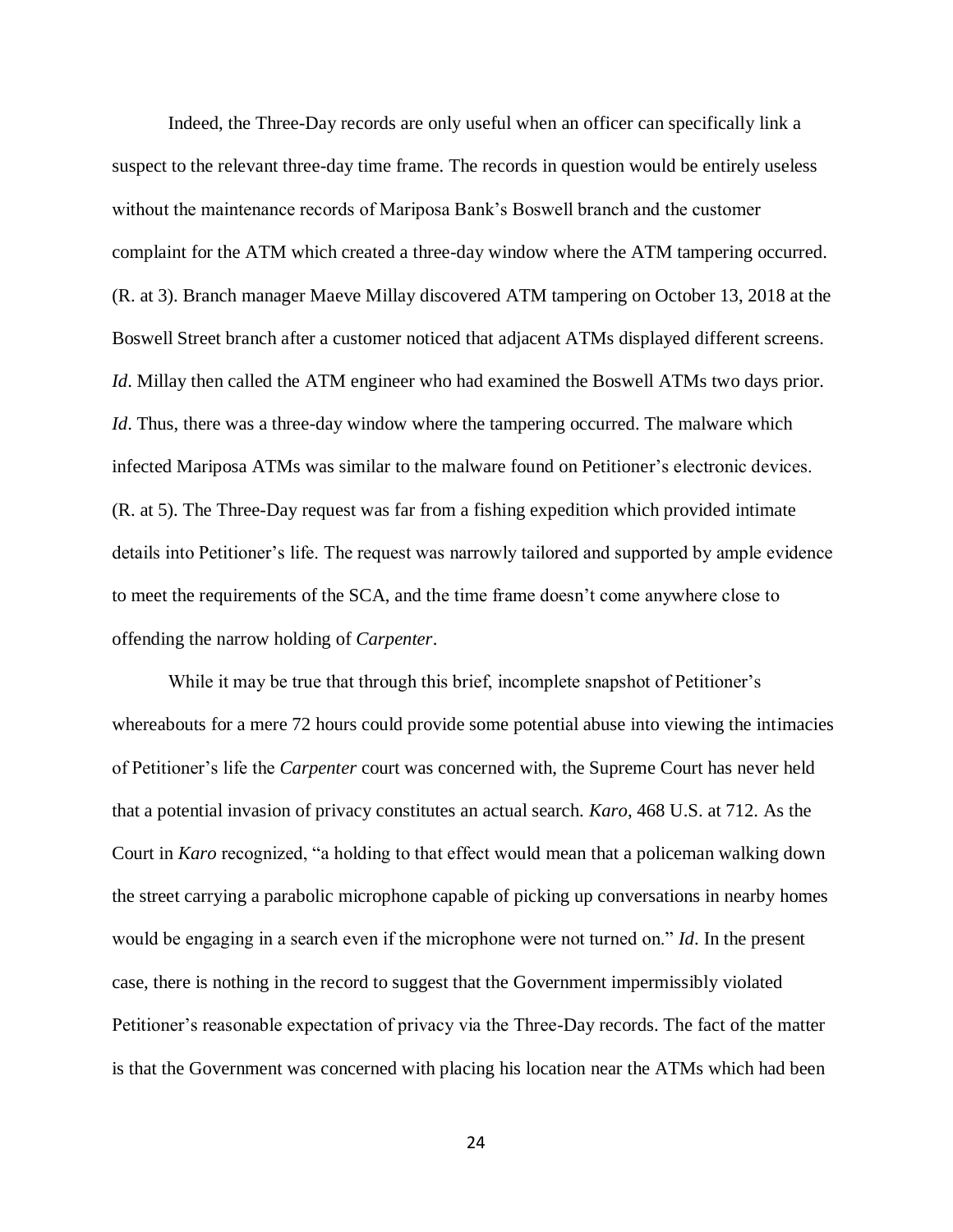tampered with. (R. at 5). All of the ATMs are in plain sight, viewable by the public, which doesn't constitute a Fourth Amendment violation. *See Knotts*, 460 U.S. 276. As the *Karo* court articulated, it is the exploitation of technological advances that implicates the Fourth Amendment, not their mere existence. *Karo*, 468 U.S. at 712.

### C. *Carpenter* should not be applied to tower dumps as they do not provide a chronicle of an individual's past movements and do not violate Petitioner's reasonable expectation of privacy

The Court in *Carpenter* explicitly did not express a view on tower dumps. *Carpenter*, 138 S. Ct. at 2220. A tower dump is a list of every phone number that used a tower for a short period of time. (R. at 4). The tower dump in question included only one hour of cell-tower data for each tower. *Id*. Accordingly, tower dumps implicate none of the privacy corners that cell-site location information does, and *Carpenter*'s holding should not be extended to tower dumps. The record even states that law enforcement only made two warrantless requests: The Weekday request and Three-Day request; leaving out the tower dump request entirely. (R. at 2).

*Carpenter* should not be applied to CSLI from tower dumps because they do not provide a chronicle of an individual's movements. A tower dump reveals a single location. None of the privacy concerns articulated in the seven day CSLI request in *Carpenter* apply to the tower dump in question. Tower dumps merely provide a download of information on devices that connected to a particular cell site during a particular interval. (R. at 13). This information does not reveal detailed information about a person's life. (R. at 14). The *Carpenter* holding explicitly did not "call into question conventional surveillance techniques and tools," which is exactly what tower dumps are. *Carpenter*, 138 S. Ct. at 2221. It reveals no more than a single location and a cell number, and there is no need to add an increased level of scrutiny under *Carpenter*. *See United States v. Kay*, No. 17-CR-16, 2018 WL 3995902 (E.D. Wisc. Aug. 21, 2018) (finding that 87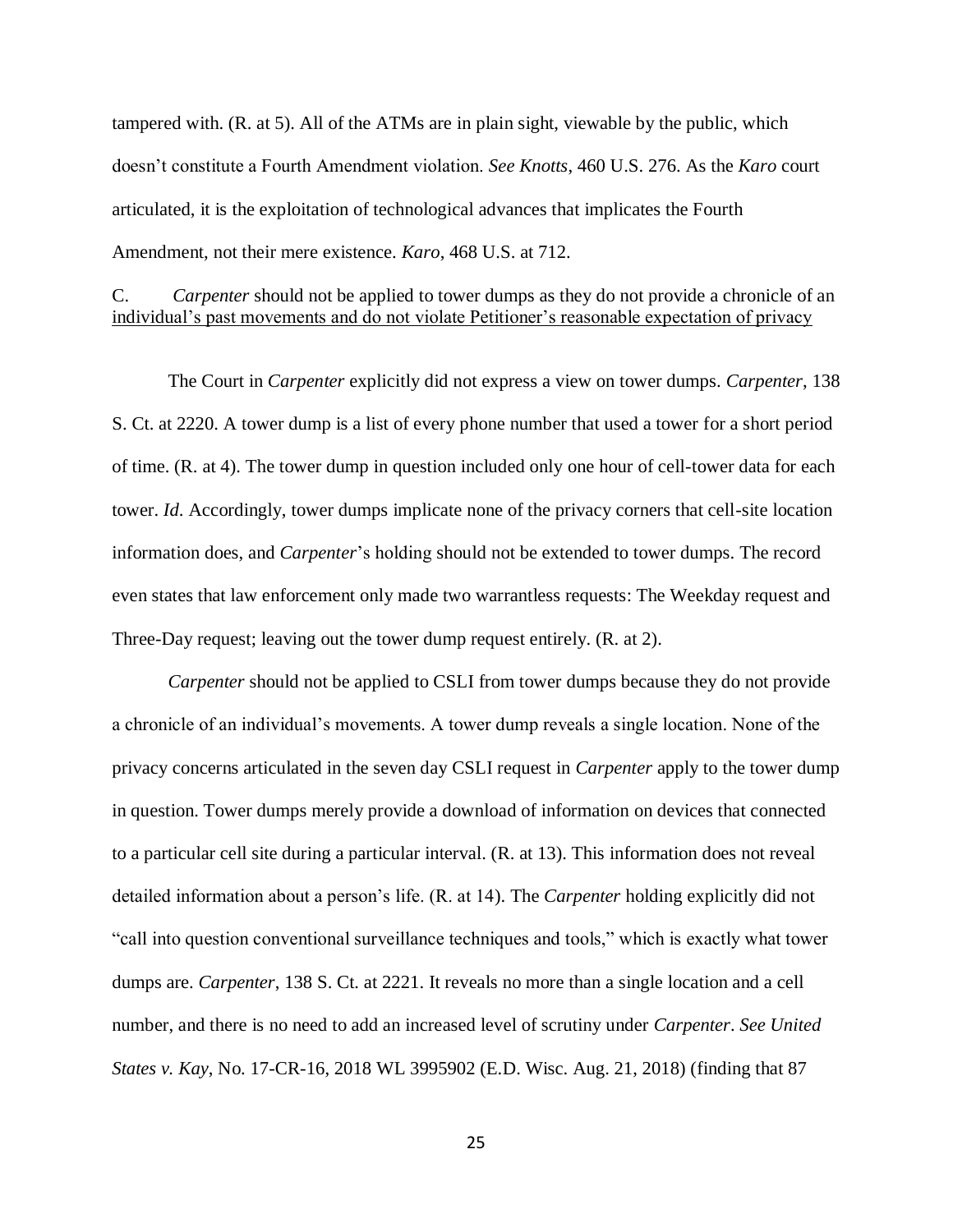days of pole camera footage showing defendant's yard is not a search under *Carpenter* because, unlike a GPS, a pole camera is fixed and doesn't provide an "intimate window" into defendant's life); *see also United States v. Monroe*, 2018 U.S. Dist. LEXIS 186998 (finding that *Carpenter* doesn't apply to IP addresses because it doesn't provide the minutely detailed, historical portrait of the whole of a person's physical movements).

Further, tower dump records are crucial during the early stages of investigations, when the Government lacks the evidence necessary to obtain a warrant. For example, where a murder investigation in its infancy presents multiple suspects with strong motives to commit the crime, a tower dump can eliminate suspects who could not have been in the area. So long as the Government meets the standard under the SCA, which was met here, the requests don't violate the Fourth Amendment. The Supreme Court has not "equated police efficiency with unconstitutionality." *Knotts*, 460 U.S. at 284. Indeed, the Court has recognized the argument that technological devices enabling police to be more effective in detecting crime violates an individual's Fourth Amendment rights has no constitutional foundation. *Id.* Accordingly, the tower dumps shouldn't be analyzed under *Carpenter*, and the tower dumps in question met the SCA standard articulated by Congress, and are thus constitutional.

Moreover, courts have held that tower dumps are ordinary business records of the provider in which the customer has no reasonable expectation of privacy. *See In re Application of the United States for Historical Cell Site Data*, 724 F.3d 600 (5th Cir. 2013); *see also In re Cell Tower Records Under 18 U.S.C. 2703(d)*, 90 F. Supp. 3d 67 (S.D. Tex. 2015). Thus, no Fourth Amendment concerns are implicated by the tower dump in question.